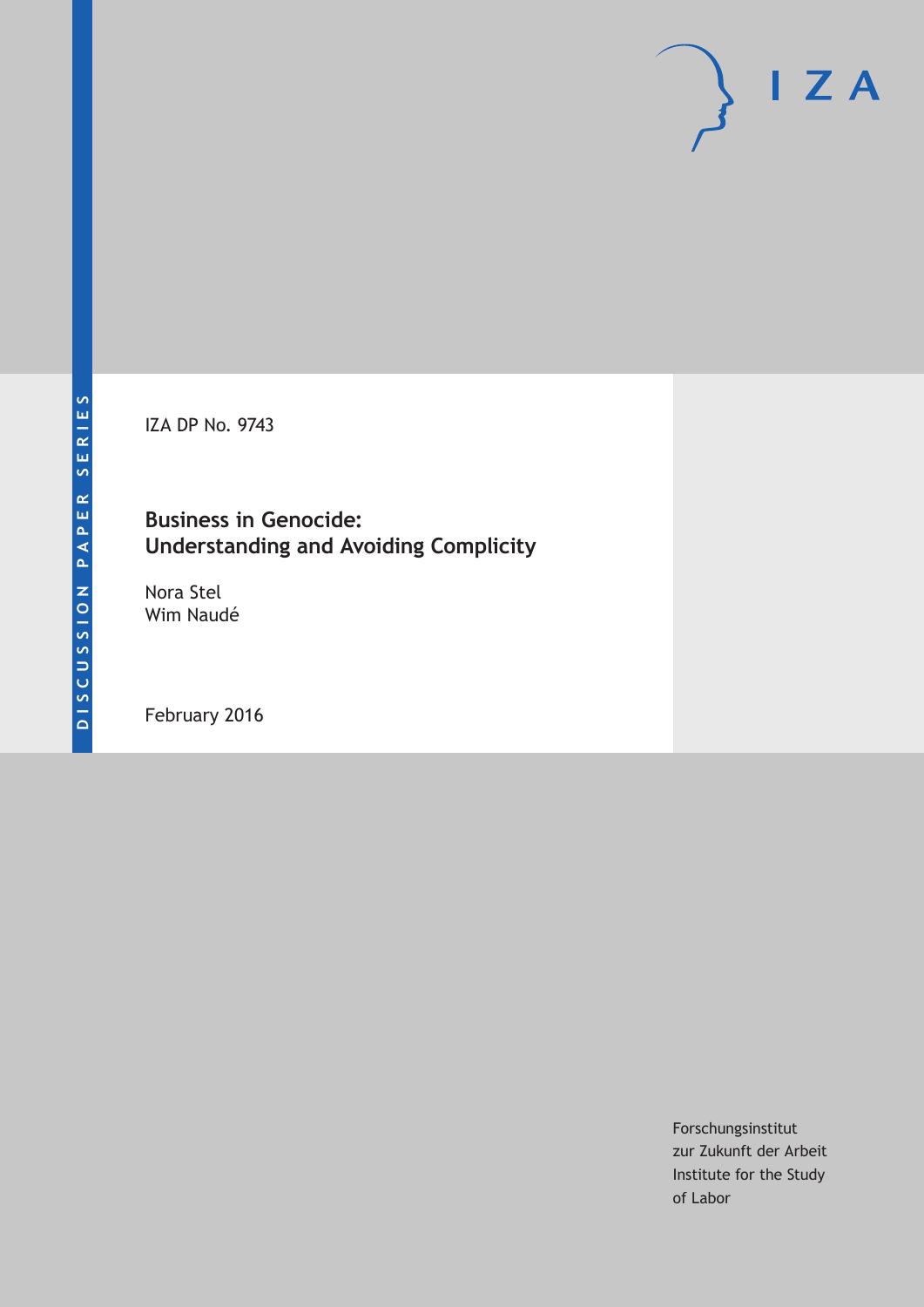# **Business in Genocide: Understanding and Avoiding Complicity**

### **Nora Stel**

*MSM and Utrecht University* 

### **Wim Naudé**

*MSM, Maastricht University and IZA* 

### Discussion Paper No. 9743 February 2016

IZA

P.O. Box 7240 53072 Bonn **Germany** 

Phone: +49-228-3894-0 Fax: +49-228-3894-180 E-mail: iza@iza.org

Any opinions expressed here are those of the author(s) and not those of IZA. Research published in this series may include views on policy, but the institute itself takes no institutional policy positions. The IZA research network is committed to the IZA Guiding Principles of Research Integrity.

The Institute for the Study of Labor (IZA) in Bonn is a local and virtual international research center and a place of communication between science, politics and business. IZA is an independent nonprofit organization supported by Deutsche Post Foundation. The center is associated with the University of Bonn and offers a stimulating research environment through its international network, workshops and conferences, data service, project support, research visits and doctoral program. IZA engages in (i) original and internationally competitive research in all fields of labor economics, (ii) development of policy concepts, and (iii) dissemination of research results and concepts to the interested public.

IZA Discussion Papers often represent preliminary work and are circulated to encourage discussion. Citation of such a paper should account for its provisional character. A revised version may be available directly from the author.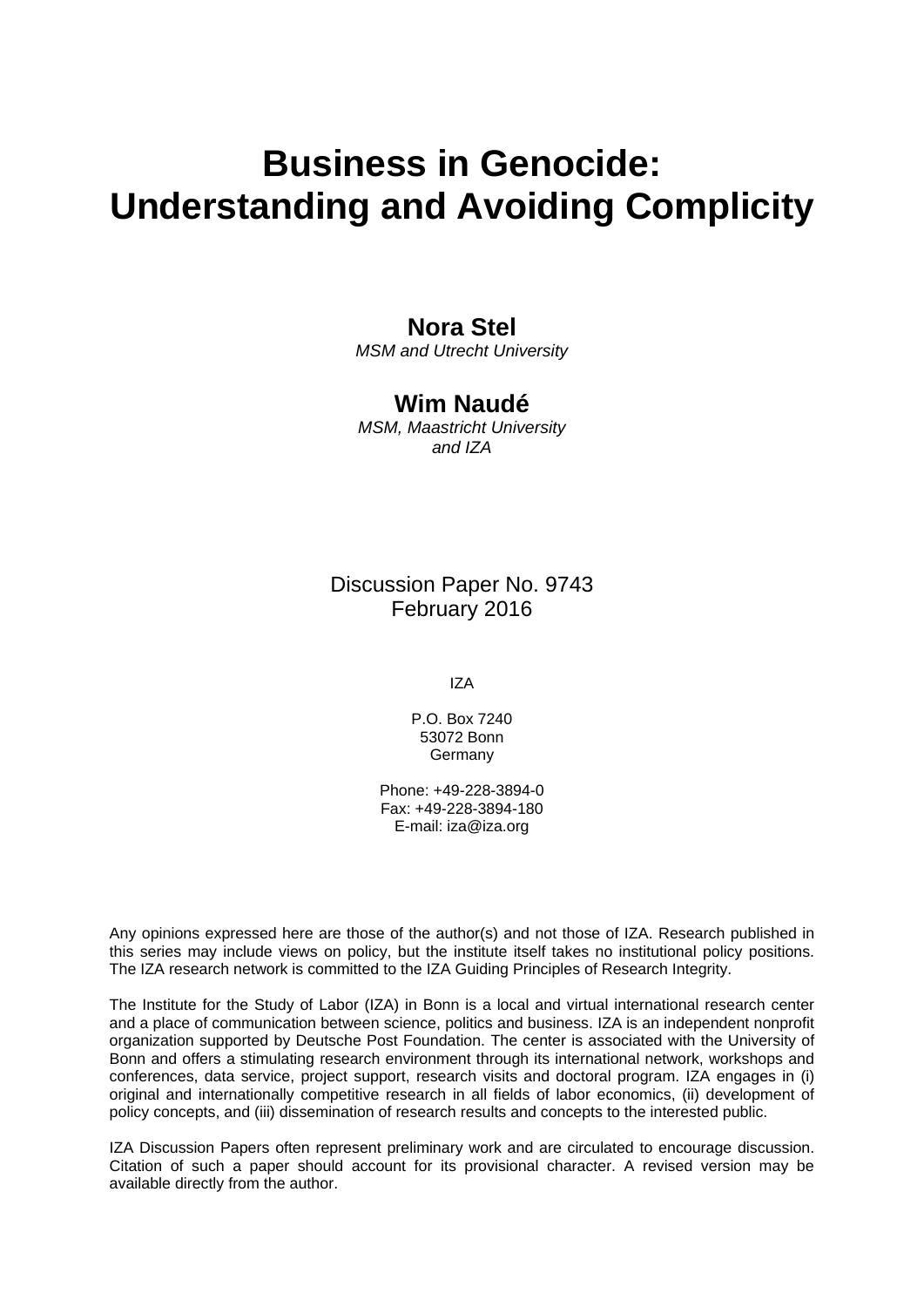IZA Discussion Paper No. 9743 February 2016

# **ABSTRACT**

# **Business in Genocide: Understanding and Avoiding Complicity\***

Genocides and mass atrocities do not arise spontaneously, but tend to be meticulously sourced and managed. As such the concern in this paper is with the role of businesses in these processes, with a particular focus on the agency and decision making of entrepreneurs and managers. We critically explore the specific role entrepreneurs and businesses played in three of the most uncontested genocides of recent history: the Jewish, Kurdish, and Darfurian genocides. From this literature we seek to distill key insights into what entrepreneurs and socially responsible businesses can do to lessen the tensions, misunderstandings, exclusions, and marginalization that are among the complex causes of genocides and other mass atrocities. In order to better understand the complicity of business there is a need for a shift from diagnostic attention on how businesses are engaged in genocide to a more analytical exploration of why businesses have made the choices they did in the process of their engagement with genocide. This is also necessary to advance the debate on how to hold businesses accountable for gross human rights violations and moreover to provide incentives for businesses not only to avoid doing harm but also to proactively, preventively strive to protect and extend human rights.

JEL Classification: D74, O19, L26, N40, M14

Keywords: business, entrepreneurship, genocide, mass killings, conflict, development

Corresponding author:

 $\overline{\phantom{a}}$ 

Wim Naudé Maastricht School of Management (MSM) PO Box 1203 6201 BE Maastricht The Netherlands E-mail: w.naude@maastrichtuniversity.nl

<sup>\*</sup> This is a draft of a chapter that has been accepted for publication by Oxford University Press in the forthcoming book Anderton, C.H. and Brauer, J. eds. Economic Aspects of Genocides, Mass Atrocities, and their Prevention, due for publication in 2016.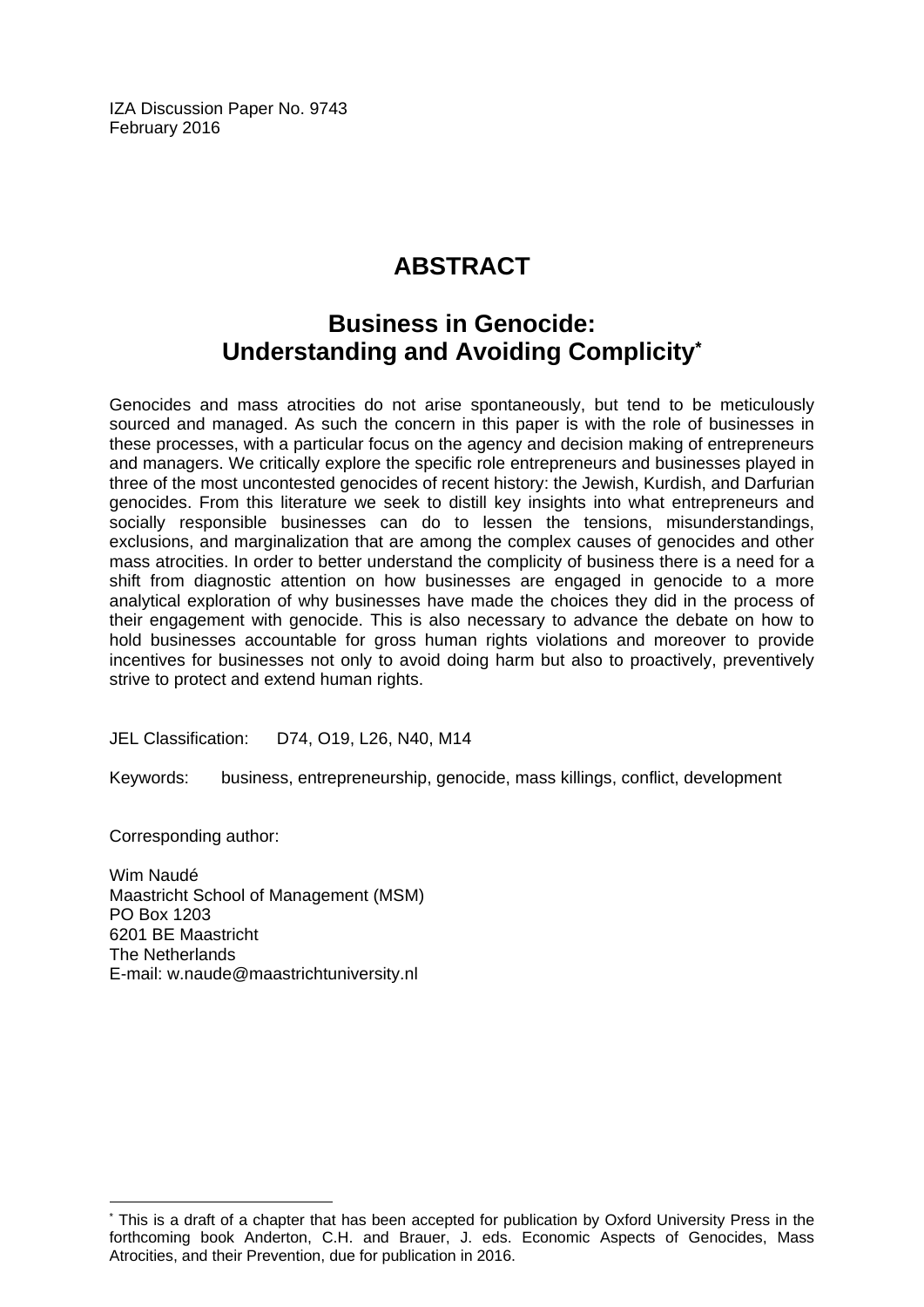# 1 Introduction

Along with the United Nations (UN) Genocide Convention, we define genocide as mass atrocity committed with the intent to destroy, in whole or in part, a national, ethical, racial or religious group [\(Kelly,](#page-20-0) [2012\)](#page-20-0) [p.357]. Entrepreneurs and their businesses are not often associated with genocides and other mass atrocities (GMAs). This is no doubt due to the fact that, by and large, business, enterprise, and commercial interactions between people are not zero-sum games, but are based on mutual benefits. Violent conflict, especially to the extreme embodied in genocides, destroys markets, infrastructure, assets, and resources; undermines trust; and, as such, undermines trade and investment [\(Brueck et al.,](#page-19-0) [2013\)](#page-19-0). Indeed, where human rights are respected and defended, businesses flourish (Mallinson as quoted in [Chella](#page-19-1) [\(2012\)](#page-19-1) p.295). Nevertheless, genocides take place too often to maintain that there may never be vested interests for businesses to be complicit in such gross human rights violations [\(Stokes and Gabriel,](#page-21-0) [2010\)](#page-21-0).

Describing and understanding business complicity in GMAs is the main purpose of this paper. As the substantial literature on the topic has convincingly illustrated, GMAs do not arise spontaneously, but tend to be meticulously sourced and managed. Entrepreneurs and businesses (firms, companies) may be particularly effective vehicles through which such planning, management, and execution, not to mention financing, of GMAs are facilitated. As such, our interest is not the business of genocide but rather business in genocide (i.e., the role of businesses in these processes), with a particular focus on the agency and decision making of entrepreneurs and managers.

In the literature, the role of business in genocides is hardly ever discussed separately from other mass atrocities. But while all genocides are mass atrocities, not all mass atrocities are genocides. Mass atrocities refer to scale and quantity, whereas genocide refers to intentionality and quality [\(Kelly,](#page-20-0) [2012\)](#page-20-0) [p.357]. Indeed, the wealth of studies on corporate complicity in GMA as a broader category obscures how little we know about the role of businesses in genocides specifically. Businesses general complicity in military regimes and dictatorships, or deployment in war zones and conflict areas, is crucially different from their specific complicity in particular mass atrocities [\(Kaleck and Saage-Maass,](#page-20-1) [2010\)](#page-20-1) [p.702-3]. This is so, first, because of the intent clause in the genocide definition. While mass atrocities can be a means toward another end or a byproduct of a specific development or policy, genocide is per definition an end in its own right. This distinction particularly matters, second, in light of the companies valuable reputation. While it could be argued that being associated with any mass atrocity is bad for business, it is safe to say that the publicwhich consists of customers, clients, voters, and policymakersis putatively more concerned about genocide, the crime of crimes [\(Kelly,](#page-20-0) [2012\)](#page-20-0) [p.339]. Unlike the more generic container concept of mass atrocities, which might easier be sold as unavoidable in certain regions, sectors, or situations, the label of genocide has a sociopolitical explosiveness, and generates a degree of media attention, that brings with it an exceptional vulnerability to reputational damage through naming and shaming campaigns [\(Jacobs,](#page-19-2) [2008\)](#page-19-2)  $[p.49]$ <sup>[1](#page-3-0)</sup>. For this reason, as well as for the sake of conceptual

<span id="page-3-0"></span><sup>1</sup> Several examples serve to illustrate the apparent stakes involved for businesses in avoiding the label of genocide. Oil companies such as Shell and Chevron in Nigeria do not deny mass atrocities take place,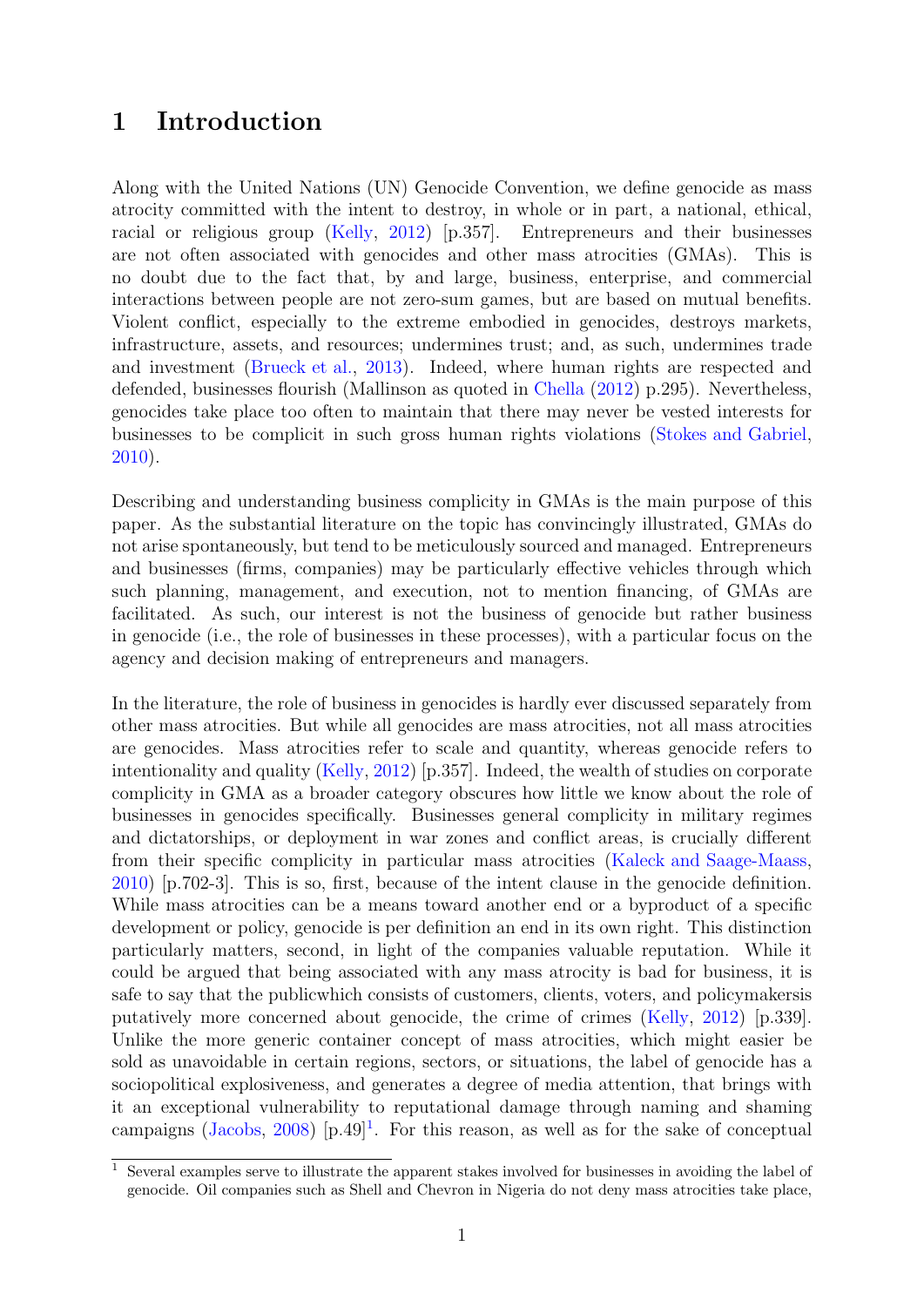and empirical demarcation, this paper focuses on corporate complicity in genocide specificallyeven if many of our observations might apply to other mass atrocities as well.

There are too many examples in history of business in genocide. One can think of the role of the Dutch and British East India Companies, the worlds first multinationals, in Asia or in the slave trade [\(Stephens,](#page-21-1) [2002;](#page-21-1) [Chella,](#page-19-1) [2012;](#page-19-1) [Slim,](#page-21-2) [2012\)](#page-21-2); IBMs complicity in the Holocaust [\(Black,](#page-18-0) [2001;](#page-18-0) [Stephens,](#page-21-1) [2002\)](#page-21-1); the collaboration between Hollywood film studios and the Nazis [\(Urwand,](#page-21-3) [2013\)](#page-21-3); and the controversies surrounding multinational corporations in resource-rich developing countries [\(Clapham and Jerbi,](#page-19-3) [2001;](#page-19-3) [Cooper,](#page-19-4) [2002;](#page-19-4) [Rieth and Zimmer,](#page-21-4) [2004;](#page-21-4) [Kaeb,](#page-20-2) [2008;](#page-20-2) [Chella,](#page-19-1) [2012\)](#page-19-1). On the other hand, there are also instances of business playing peace-promoting and peace-supporting roles (Naudé, [2009\)](#page-20-3). [Sweetman](#page-21-5)  $(2009)$  for instance mentions that businesses acted as early warning systems in Burundi during the Rwandan genocide and in Macedonia during the Yugoslavian conflict and that this reduced violence. However, a holistic analysis of the involvement of commercial organizations in genocide is so far unavailable. This paper aims to start to fill this gap by critically exploring the status quo of the academic literature on corporate complicity in genocide in light of case-based evidence in order to contribute to advancing conceptualization of the phenomenon. Ultimately, we seek to generate more insights into what productive entrepreneurship and socially responsible businesses can do to lessen the tensions, misunderstandings, exclusions, and marginalization that are among the complex causes of genocides and other mass atrocities.

We commence in section 2 by mapping the scholarly debates about what manifests, determines, and drives corporate involvement in genocides. In section 3, we explore the specific role entrepreneurs and businesses played in three of the most uncontested genocides of recent history: the Jewish, Kurdish, and Darfurian genocides <sup>[2](#page-4-0)</sup>. We integrate insights from these cases with findings from the literature in section 4. In section 5 we conclude by offering several emerging lessons, and we venture a tentative conceptualization of the what, how, andparticularlywhy of business in genocide. Finally, in section 6, we provide suggestions for further research.

# 2 Corporate Complicity in Genocide: How and Why

#### 2.1 How?

The literature offers no consensus on the categorization of the roles businesses might play in genocide [\(Sherman,](#page-21-6) [2001\)](#page-21-6). Five core positions (that can overlap and coexist) can

but try to stop such atrocities from being defined as genocide [\(Kaleck and Saage-Maass,](#page-20-1) [2010\)](#page-20-1). The involvement of gold mining corporations such as Goldcorp, Nichromet Extractions, Hudbay Minerals, and BHP Billiton in Guatemala touches on similar, if less well-known contestations [\(van de Sandt,](#page-22-0) [2009;](#page-22-0) [Nolin and Stephens,](#page-20-4) [2010;](#page-20-4) [Hurtado,](#page-19-5) [2013\)](#page-19-5). In Palestine, several cases have been made against companies facilitating Israeli occupation [\(Baars,](#page-18-1) [2006;](#page-18-1) [Skinner,](#page-21-7) [2008\)](#page-21-7). The companies in question have made extensive efforts to neutralize the implicit accusations of political genocide (politicide) in these cases [\(Moffatt,](#page-20-5) [2009\)](#page-20-5).

<span id="page-4-0"></span><sup>&</sup>lt;sup>2</sup> It should be noted that these cases feature as illustrations and are not full-fledged case studies as the literature review underlying them is far from exhaustive.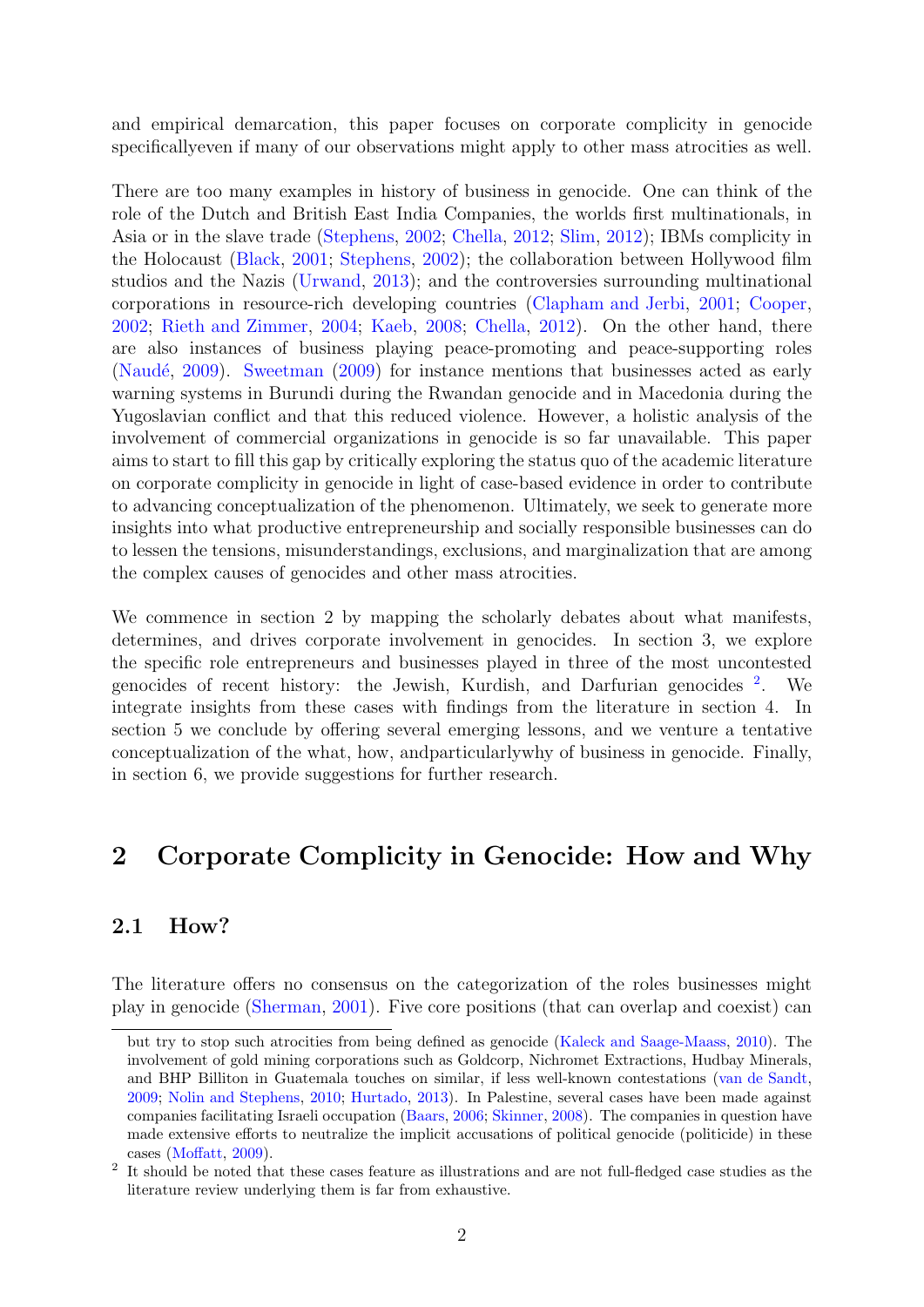nevertheless be deduced from scholars discussions on corporate complicity: preventer, victim, indirect accomplice, direct accomplice, and perpetrator [\(Kaeb,](#page-20-2) [2008;](#page-20-2) [Bernard,](#page-18-2) [2012;](#page-18-2) [Chella,](#page-19-1) [2012\)](#page-19-1). Preventershere, the emblematic Schindlers and Rusesabaginas of the world come to mindmight have striven to contribute to deescalation, early warning, or counteracting [\(Rieth and Zimmer,](#page-21-4) [2004;](#page-21-4) [Oetzel et al.,](#page-20-6) [2007;](#page-20-6) [Bray and Crockett,](#page-18-3) [2012\)](#page-18-3). Businesses considered victims might have lost personnel or assets or been forced to evacuate, a characterization that applies to some degree to almost all businesses in genocide-affected contexts. Perpetrators will have instigated and executed genocide as primary actors. While there are no documented cases of companies acting as the main perpetrator in registered genocide [\(Chella,](#page-19-1) [2012;](#page-19-1) [Kelly,](#page-20-0) [2012\)](#page-20-0), it should be kept in mind that in genocide the accomplice is often the real villain and the principal offender a small cog in the machine [\(Jacobson,](#page-19-6) [2005\)](#page-19-6) [p.200]. In some cases, the violations are not perpetrated by the businesses, but on behalf of them, such as can be argued in the case of the forced relocation of indigenous people for the benefit of extractive industries [\(Manby,](#page-20-7) [2000;](#page-20-7) [Clapham and Jerbi,](#page-19-3) [2001;](#page-19-3) [Kelly,](#page-20-0) [2012\)](#page-20-0) resulting in armchair perpetrators [\(Kyriakakis,](#page-20-8) [2012\)](#page-20-8) or complicity by instigation [\(Jacobson,](#page-19-6) [2005\)](#page-19-6).

It is therefore direct and indirect complicity that seem the most prevalent forms of business in genocide and are hence our main concern. Direct complicity is the provision of finance, material, infrastructure, human resources and capacity, and intelligence to the perpetrator of the genocide to the extent that the genocide is facilitated (i.e. could not have been implemented the way it was without the support of the company in question). In short, when companies are directly complicit in genocide, they are providing means with which wars are fought [\(Tripathi,](#page-21-8) [2010\)](#page-21-8) [p.133]; they are, first and foremost, suppliers [\(Slim,](#page-21-2) [2012\)](#page-21-2). Direct complicity is also often described as aiding and abetting and can concern the processes of ordering, instigating, soliciting, inducing, inciting, joining, planning, preparing, and conspiring [\(Chella,](#page-19-1) [2012\)](#page-19-1). The main issue is supplying, through trade, taxes, royalties, and services or even through nonspecified payments, a genocidal group or regime with the resources and finances it needs to execute the genocide [\(Cooper,](#page-19-4) [2002;](#page-19-4) [Ramasastry and Thompson,](#page-21-9) [2006;](#page-21-9) [Martin-Ortega,](#page-20-9) [2008;](#page-20-9) [Wennmann,](#page-22-1) [2009;](#page-22-1) [Tripathi,](#page-21-8) [2010;](#page-21-8) [Chella,](#page-19-1) [2012\)](#page-19-1). There are also many instances where businesses have facilitated human rights violations by providing the necessary means of transportation or infrastructure, often through close cooperation dynamics with (para-) military or private security groups protecting the companys compounds or assets such as mines or oil fields [\(Manby,](#page-20-7) [2000;](#page-20-7) [Khan,](#page-20-10) [2005;](#page-20-10) [Kaeb,](#page-20-2) [2008;](#page-20-2) [Moffatt,](#page-20-5) [2009;](#page-20-5) [Tripathi,](#page-21-8) [2010;](#page-21-8) [Chella,](#page-19-1) [2012\)](#page-19-1). In such instances, providing training and/or equipment and sharing of intelligence are also forms of complicity [\(Martin-Ortega,](#page-20-9) [2008;](#page-20-9) [Kaleck and Saage-Maass,](#page-20-1) [2010;](#page-20-1) [Bray and Crockett,](#page-18-3) [2012\)](#page-18-3).

Indirect complicity can fall in two categories. Beneficial complicity occurs when the company benefits from the genocide in some way, whether it was aware of or sympathetic to it or not. Silent complicity is apparent when the company does not contribute to or benefit from the genocide, but is aware of it and fails to distance itself from it [\(Jacobson,](#page-19-6) [2005\)](#page-19-6). Legal scholars have been very keen to emphasize, silence is not neutrality [\(Clapham and Jerbi,](#page-19-3) [2001\)](#page-19-3) [p.347] but an expression of moral support [\(Wettstein,](#page-22-2) [2010\)](#page-22-2)  $[p.40]$ <sup>[3](#page-5-0)</sup>.

<span id="page-5-0"></span><sup>3</sup> [Khan](#page-20-10) [\(2005\)](#page-20-10) similarly distinguished between first-order involvement (actively helped to design and implement), second-order involvement (knowing their products would be used for repression), and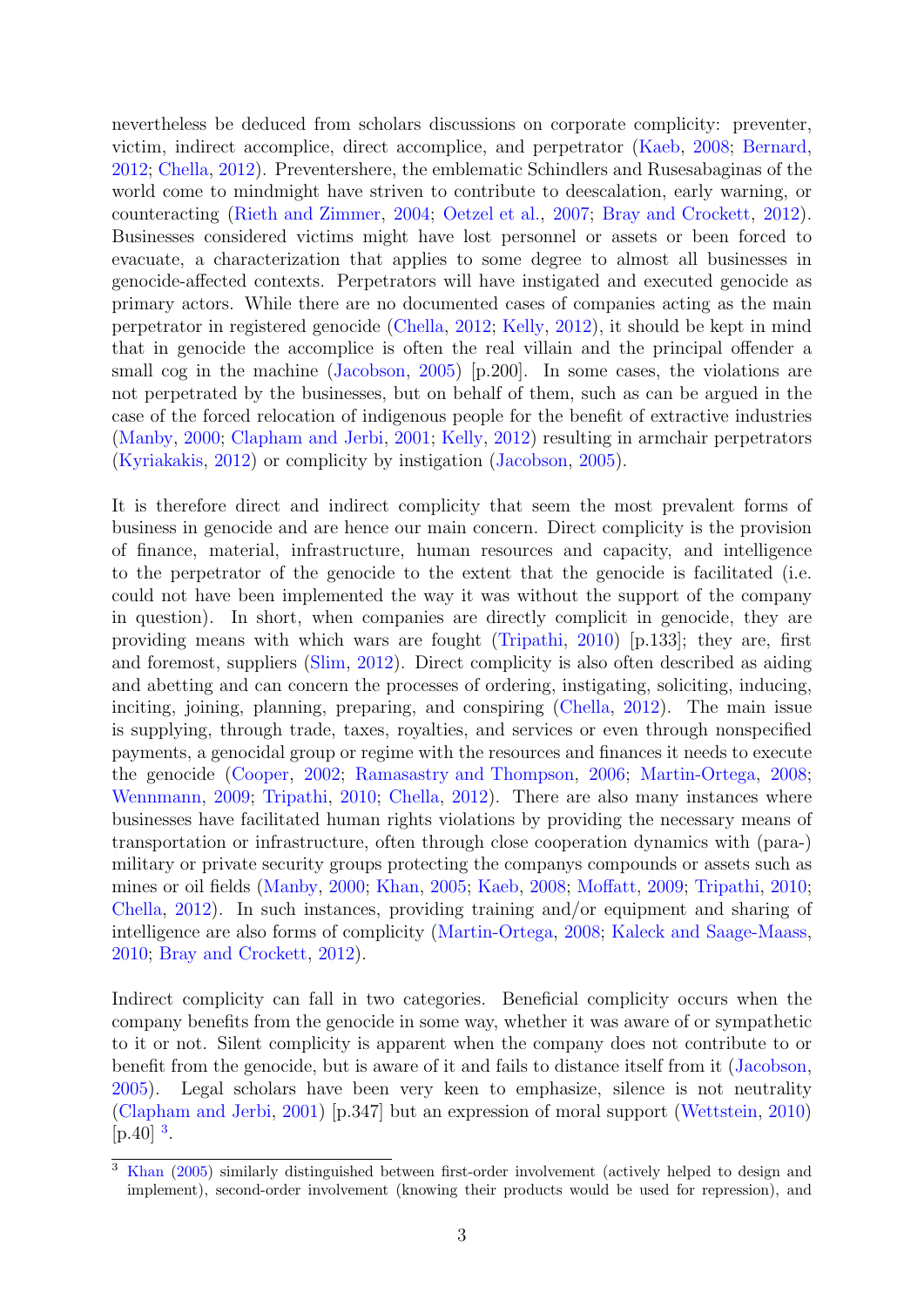These degrees and forms of business complicity in genocide can be established based on the notion of proximity to the violator (perpetrator), the violated (victims), and the violation (event) [\(Tripathi,](#page-21-8) [2010\)](#page-21-8). Proximity, in turn, is closely related to the knowledge and foreseeability that companies had of the genocidal events going on, which can be assumed to depend on the geographical closeness to the event and the frequency and duration of the companys contact with the perpetrator [\(Huisman and van Sliedregt,](#page-19-7) [2010\)](#page-19-7) [p.819]. See also [Tripathi](#page-21-8) [\(2010\)](#page-21-8) and [Wettstein](#page-22-2) [\(2010\)](#page-22-2). Several law cases have stressed that companies can be complicit even if they had not participated in the event or benefited from it; the mere knowledge that the event was going on generates complicity [\(Huisman and van Sliedregt,](#page-19-7) [2010\)](#page-19-7). Indeed, the ostrich syndrome cannot be evoked as a legitimate defence [\(Bohoslavsky and Opgenhaffen,](#page-18-4) [2010\)](#page-18-4) [p.171].

#### 2.2 Why?

The main sentiment in the debate on what drives business to become involved in genocides derives from the businesses perceived self-interest. On the one hand, when it concerns companies positive behavior in contexts of genocide, it is often argued that they do so to avoid damage to their business and reputations (e.g. [\(Sherman,](#page-21-6) [2001;](#page-21-6) [Rieth and Zimmer,](#page-21-4) [2004;](#page-21-4) [Oetzel et al.,](#page-20-6) [2007\)](#page-20-6)). Here, the reputational damage of complicity, and subsequent economic losses, is a recurrent theme [\(Clapham and Jerbi,](#page-19-3) [2001;](#page-19-3) [Sherman,](#page-21-6) [2001;](#page-21-6) [Tripathi,](#page-21-8) [2010;](#page-21-8) [Kelly,](#page-20-11) [2011;](#page-20-11) [Amunwa,](#page-18-5) [2012\)](#page-18-5).

On the other hand, when businesses are negatively complicit, it is also assumed that their self-interest is at the forefront [\(Sherman,](#page-21-6) [2001\)](#page-21-6). Guaranteeing profit, preventing losses, maintaining a competitive advantage, protecting investments, and resource security are seen as the main motivations for corporations to act the way they do before, during, and after genocides (see e.g. [\(Jacobson,](#page-19-6) [2005;](#page-19-6) [Jacobs,](#page-19-2) [2008;](#page-19-2) [Ramasastry and Thompson,](#page-21-9) [2006;](#page-21-9) [Martin-Ortega,](#page-20-9) [2008;](#page-20-9) [Watts,](#page-22-3) [2008;](#page-22-3) [Moffatt,](#page-20-5) [2009;](#page-20-5) [Huisman and van Sliedregt,](#page-19-7) [2010;](#page-19-7) [Chella,](#page-19-1) [2012;](#page-19-1) [van Baar and Huisman,](#page-22-4) [2012\)](#page-22-4).

[Guidolin and Ferrara](#page-19-8) [\(2007\)](#page-19-8) [pp. 1978-79] describe how the context of violent conflict often preceding and enabling genocide can have explicit benefits for companies, predominantly in the extractive industries. It installs entry barriers and thus limits competition, advantaging those businesses already involved; ensures that the bargaining power of conflict parties, often including the state, is low due to their need for immediate revenue to sustain the conflict, which can for instance undercut licensing costs; and lowers transparency, which makes profitable informal deals more likely. [Bray and Crockett](#page-18-3) [\(2012\)](#page-18-3) [p.1072] similarly note that postconflict countries constitute zones of untapped potential and pent-up consumer demand.

Such neutral profit-seeking behavior of companies is often seen, as exemplified by [van der Wilt](#page-22-5) [\(2006\)](#page-22-5) as a mitigating circumstance: After all, it seems far-fetchedand it may not even be fairto compare the diabolical minds who frame the extinction of a whole group, with businessmen whose prime interest is to make profits and who may have reconciled themselves with the possibility that their trade may support heinous

third-order involvement (benefited indirectly).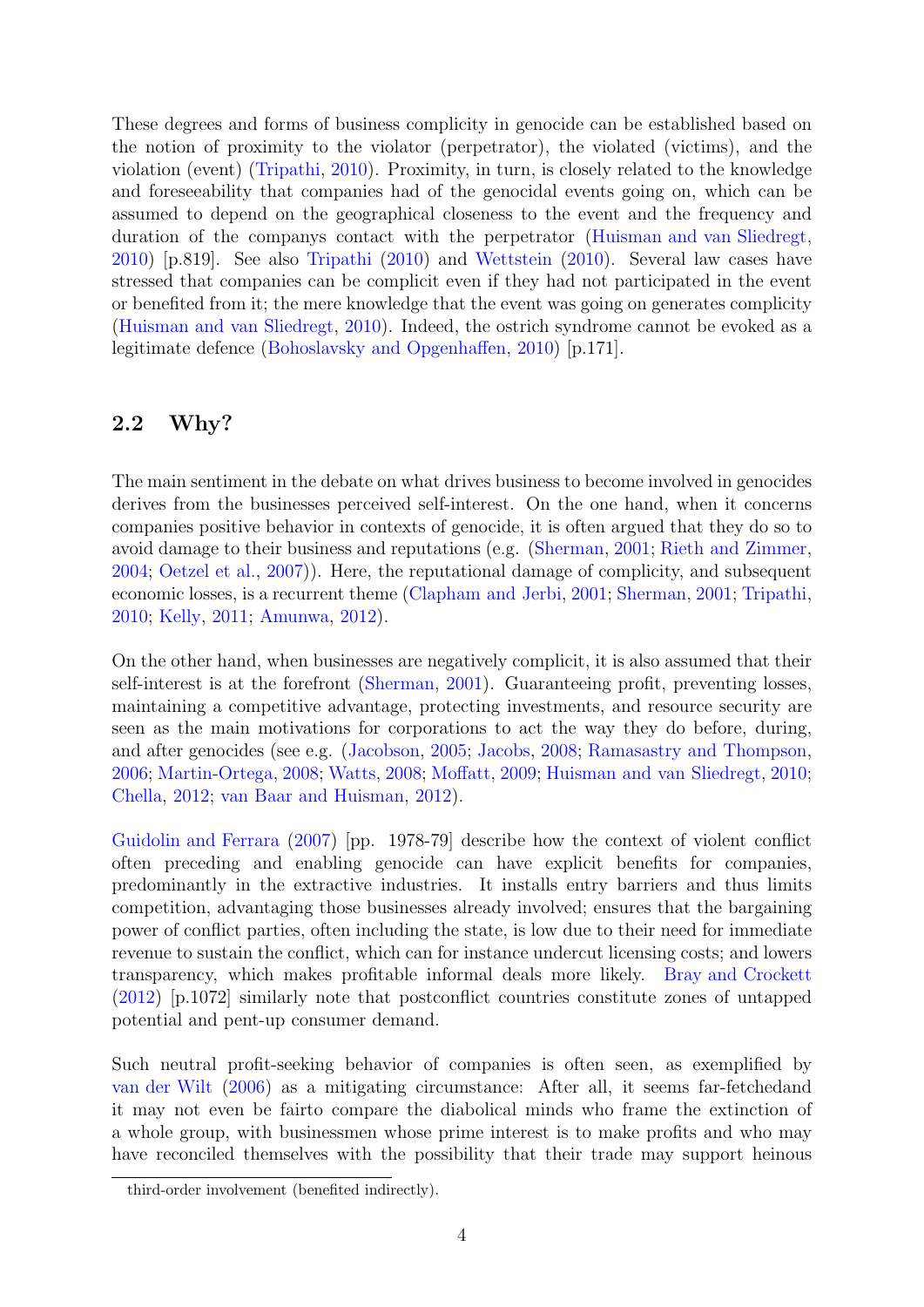international crimes" [p.255]. [Jacobson](#page-19-6) [\(2005\)](#page-19-6) argues: An accomplice may not even wish the crime to occur, but he is still willing to provide the aid to the principal offender for another reason, such as profit [p.205].

The problem is, however, that since the motive of self-interest is such an obvious explanation for complicity, it may importantly obfuscate other motivations or concerns leading company decision-making concerning genocide [\(Tripathi,](#page-21-8) [2010\)](#page-21-8). The debate on what determines businesses decision making in and toward the genocidal process is a rather crude one, painting genocides as an opportunity for unproductive and destructive entrepreneurship (e.g. [\(Baumol,](#page-18-6) [1990\)](#page-18-6)) exemplified by the arms trade or exploitable and lootable natural resources, and featuring companies as rational actors who cynically balance reputational damage on the one hand and the maximization of profit and minimization of loss on the other. The relative underdevelopment of this scholarly discussion seems to follow from the dearth of empirical data on companies motivations and considerations in this realm. For obvious reasonsbad public relationsvery little is known about the decision-making processes of companies confronted with genocide processes and the interests driving them [\(Sherman,](#page-21-6) [2001\)](#page-21-6). It is indeed very hard to analyze the concrete roles of business in genocide because both good and bad deeds are often invisible, kept away from the public eye, and poorly documented [\(Wennmann,](#page-22-6) [2012\)](#page-22-6) [p.934]. In many situations, moreover, businesses maintain they did not have any motivations one way or the other because their role was entirely unintentional. Indeed, [Sherman](#page-21-6) [\(2001\)](#page-21-6) [p.2] calls businesses concerns in decision making during genocides a black box for outsiders. While it is beyond the scope of this paper to veritably open this black box, in the following we will endeavor to at least develop some conceptual tools assisting future researchers in approaching it.

## 3 Three Cases

#### 3.1 The Kurdish Genocide in Iraq

In 1987 and 1988 Saddam Hussein attacked the Kurdish community living in North Iraq with chemical and regular weapons, in what is known as the Anfal campaign. The attempt to purify the area and bring it under Arab influence resulted in up to 100,000 deaths, 182,000 disappeared people, and the displacement of some 1.5 million people [\(HRW,](#page-19-9) [1993;](#page-19-9) [Kelly,](#page-20-12) [2013\)](#page-20-12). The event has been recognized by both Iraqi and foreign courts and institutions as genocide.

Various national and international businesses were directly complicit in this genocide. In particular, a wide range of European, predominantly German, businesses supplied Saddam Hussein with the equipment and resources to implement his genocide [\(Hippler,](#page-19-10) [1991;](#page-19-10) [HRW,](#page-19-9) [1993;](#page-19-9) [Shenon,](#page-21-10) [2002;](#page-21-10) [Kelly,](#page-20-12) [2013\)](#page-20-12) [4](#page-7-0) . [Starcevic](#page-21-11) [\(1990\)](#page-21-11) notes that no less than six Iraqi poison gas plants were built with German help, according to an independent

<span id="page-7-0"></span><sup>4</sup> [Kelly](#page-20-12) [\(2013\)](#page-20-12) provides a full list of companies. The German companies he registers are: HerbergerBau; Karl Kolb; Ludwig-Hammer; Ceilcote; Klockner Industry; Schott Glass; Preussag; ReininghausChemie; Tafisa; Weco; Martin Merkel; Lewa Hebert.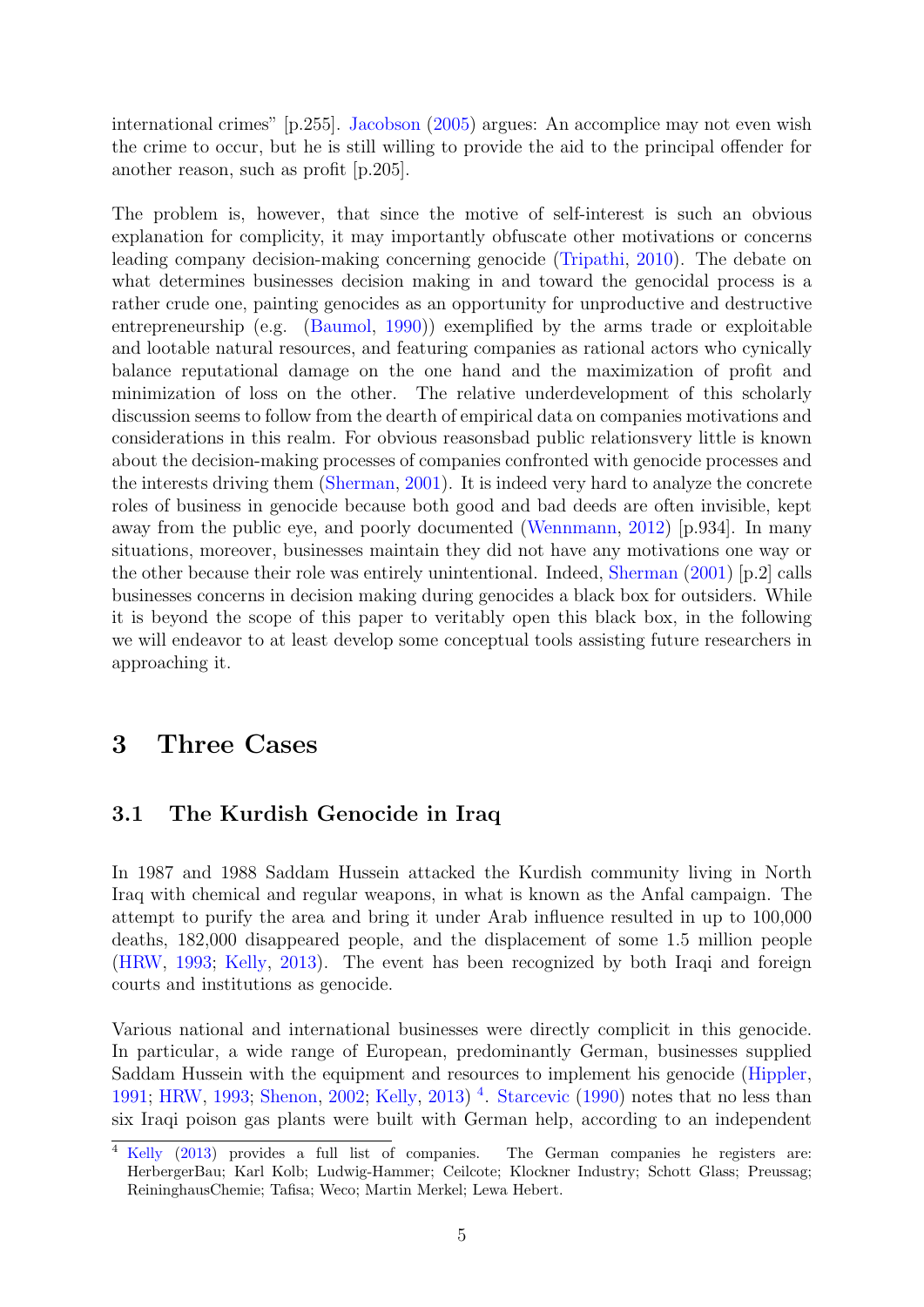report commissioned by German authorities. [Milhollin and Motz](#page-20-13) [\(2003\)](#page-20-13) conclude, [T]he data reveals that firms in Germany and France outstripped all others in selling the most important thingspecialized chemical-industry equipment that is particularly useful for producing poison gas. Without this equipment, none of the other imports would have been of much use.

[Kelly](#page-20-12) [\(2013\)](#page-20-12) convincingly demonstrates that these businesses can be considered direct accomplices in the genocide because, first, they were aware of the genocidal intent of Hussein vis--vis the Kurdish population and the nature of the resources they sold him; and, second, they nevertheless continued to sell him these products without which the genocide could not have been executed. [Kelly](#page-20-12) [\(2013\)](#page-20-12) argues that the German companies that supplied Saddam Hussein with the ingredients for his chemical weapons program knew what he was up to because Iraqs use of chemical weapons against Iran during the 19801988 Iran-Iraq War had been widely published. The complicity of the companies, then, concerns the pregenocidal stage: the businesses helped Hussein prepare the genocide, but played no role in the execution of the genocide.

While it is credibly shown that these companies are in fact complicit, that they must have known what was about to happen, the question of why they nevertheless continued to participate is somewhat unsatisfyingly answered with the standard reference to profit maximization. While accounts of corporate complicity in the Kurdish genocide in Iraq provide welcome insights into how businesses can, seemingly quite intentionally, facilitate and enable genocide, they do not tell us much about the concrete decision-making processes driving the companies toward full-fledged involvement, nor do they shed light on the positioning of these companies in the postgenocidal phasefor instance, in response to survivors calls for prosecution [\(Dolamari,](#page-19-11) [2014\)](#page-19-11).

#### 3.2 The Genocide on the Christian Population of Darfur, Sudan

In the Darfur region of Sudan, government-sponsored and directed Janjaweed militias massacred some 80,000 people in the 20032005 period and displaced approximately two million from 1999 to 2006 [\(Clarke,](#page-19-12) [2012\)](#page-19-12)<sup>[5](#page-8-0)</sup>. These militias explicitly targeted the Christian African (as opposed to the Muslim Arab) population of the region, subjugating them to forced displacement, scorched earth, massacres, and systematic rape [\(Bannon et al.,](#page-18-7) [2005\)](#page-18-7) [p.3].

The ethnic targeting of the campaigns as well as their scope have led, if not to unanimity, then at least to a broad consensus among scholars that the events in Darfur can be considered a genocide [\(Bannon et al.,](#page-18-7) [2005;](#page-18-7) [Morse,](#page-20-14) [2005;](#page-20-14) [Jacobs,](#page-19-2) [2008;](#page-19-2) [Kelly,](#page-20-11) [2011\)](#page-20-11). [Forcese](#page-19-13) [\(2011\)](#page-19-13), arguing for a case of correlation, if not causality, between business and genocide in Darfur, describes how Islamization of Christian and animist regions of Southern Sudan went hand-in-hand with the development of the oil fields and quotes a former employee of an international oil company saying that when oil profits start flowing into government hands, Christians in the South of Sudan will be largely eliminated within two years [p.42].

<span id="page-8-0"></span> $\overline{\text{5}$  Figures are contested. [Morse](#page-20-14) [\(2005\)](#page-20-14) mentions two million dead and four million displaced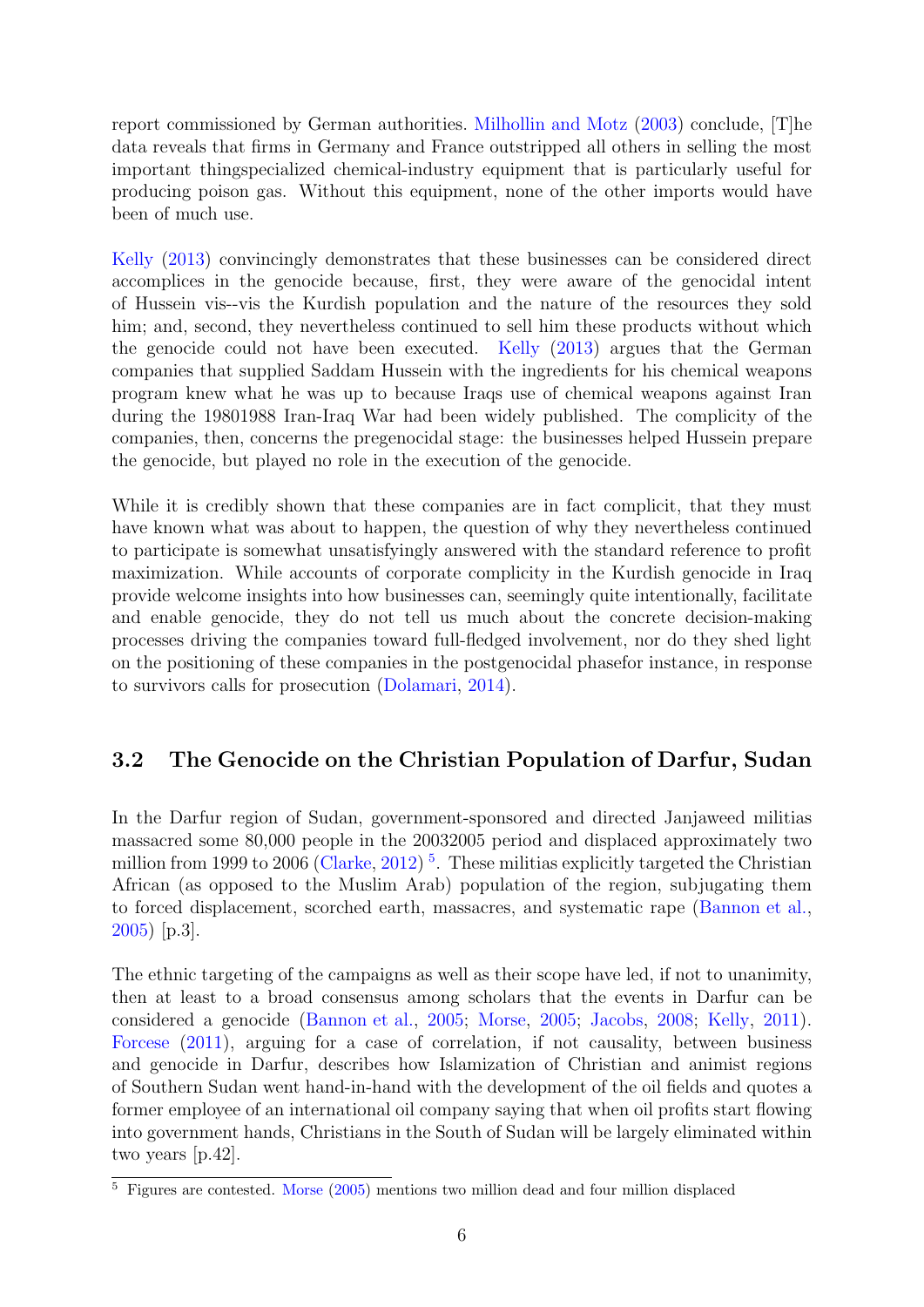Considering business complicity, the main attention is on the Canadian companies Talisman Energy Inc and Arakis Energy Corporation [\(Rieth and Zimmer,](#page-21-4) [2004;](#page-21-4) [Morse,](#page-20-14) [2005;](#page-20-14) [Watts,](#page-22-7) [2005;](#page-22-7) [Jacobs,](#page-19-2) [2008;](#page-19-2) [Huisman and van Sliedregt,](#page-19-7) [2010;](#page-19-7) [Forcese,](#page-19-13) [2011;](#page-19-13) [Kelly,](#page-20-11) [2011;](#page-20-11) [Chella,](#page-19-1) [2012\)](#page-19-1) the Swedish company Lundin [\(Morse,](#page-20-14) [2005;](#page-20-14) [Batruch,](#page-18-8) [2010;](#page-18-8) [Clarke,](#page-19-12) [2012\)](#page-19-12) and the China National Petroleum Corporation (CNPC) that works through its subsidiary PetroChina and its Sudanese partner, the Greater Nile Petroleum Operating Company (GNPOC) [\(Morse,](#page-20-14) [2005;](#page-20-14) [Jacobs,](#page-19-2) [2008;](#page-19-2) [Kelly,](#page-20-11) [2011\)](#page-20-11)<sup>[6](#page-9-0)</sup>. These businesses have been associated with the ethnic cleansing of their oil extraction areas in southern Sudan as well as the resultant extrajudicial killings, torture, rape and physical destruction of civilian homes (see [Kaeb](#page-20-2) [\(2008\)](#page-20-2) p.342).

Most commentators describe this business involvement in terms of direct complicity that materializes through funding genocide by means of providing revenue to the Sudanese government [\(Bannon et al.,](#page-18-7) [2005;](#page-18-7) [Forcese,](#page-19-13) [2011;](#page-19-13) [Kelly,](#page-20-11) [2011\)](#page-20-11). Direct complicity was also apparent in the provision by companies of financial, logistical, material, or infrastructural assistance [\(Forcese,](#page-19-13) [2011\)](#page-19-13). See also [Morse](#page-20-14) [\(2005\)](#page-20-14); [Jacobs](#page-19-2) [\(2008\)](#page-19-2). [Forcese](#page-19-13) [\(2011\)](#page-19-13)documents how Lundin serves broken military trucks, provides electricity lines to their barracks and even pipes water to the army camps and how airfields and roads built, used and sometimes operated by the oil company have been employed by the Sudanese military in attack against civilian population [p.42]. The CNPC also had contracts with Khartoum to secure their oil operations and allow Sudanese military forces to use the companies air strips, landing pads and mechanical support [\(Kelly,](#page-20-11) [2011\)](#page-20-11). Such direct complicity thus is closely related to businesses (self-chosen) dependence on state(- sponsored) troops for their security [\(Morse,](#page-20-14) [2005;](#page-20-14) [Forcese,](#page-19-13) [2011\)](#page-19-13).

With regard to the involvement of Chinese companies in the genocide in Darfur, [Wettstein](#page-22-2) [\(2010\)](#page-22-2) identifies a form of indirect complicity as well. He argues that the multinational companies that made money from the Beijing Olympics in 2008 implicitly endorsed and even further enabled the genocide in Darfur, which is crucially facilitated by CNPC. [Bannon et al.](#page-18-7) [\(2005\)](#page-18-7) [p.1516] make a similar case for the companies now operating in Sudan and suggest, the presence of these major energy companies also arguably legitimizes the government of Sudan and, in turn, its acts in Darfur (see also [Popper](#page-21-12) [\(2007\)](#page-21-12). While an exploration of the repercussions of such an argument (for instance, regarding the indirect complicity of European companies active in the United States waron-terror-related atrocities) is beyond the scope of this paper, the inevitable normalization and hence social acceptance of atrocities that follows from a lack of denouncement of associated companies seems intuitively evident.

Business complicity in the Darfur genocide concerns all phases of the genocidal process. First, much of the forced displacement and accompanying atrocities can be assumed to be implemented on behalf of businesses. Had these businesses not entered the scene, the genocide would have been much less likely to have occurredindeed, before the discovery of oil, violent conflict in the region never took on a genocidal nature and scale. [Forcese](#page-19-13) [\(2011\)](#page-19-13) argues that the main reason for the Sudanese government to abuse human rights

<span id="page-9-0"></span><sup>6</sup> [Bannon et al.](#page-18-7) [\(2005\)](#page-18-7) provides a comprehensive list of oil companies implicated in the Darfur genocide: Al-Thani Investment (UAE), Lundin Petroleum (Sweden), Marathon (USA), Nam Fatt (Malaysia), ONGC (India), PECD Berhad (Malaysia), PetroChina (China), Sinopec (China), Tatneft (Russia), Total Elf Fin (France), Vangold Resources Ltd (Canada), Videocon (India), White Nile (UK).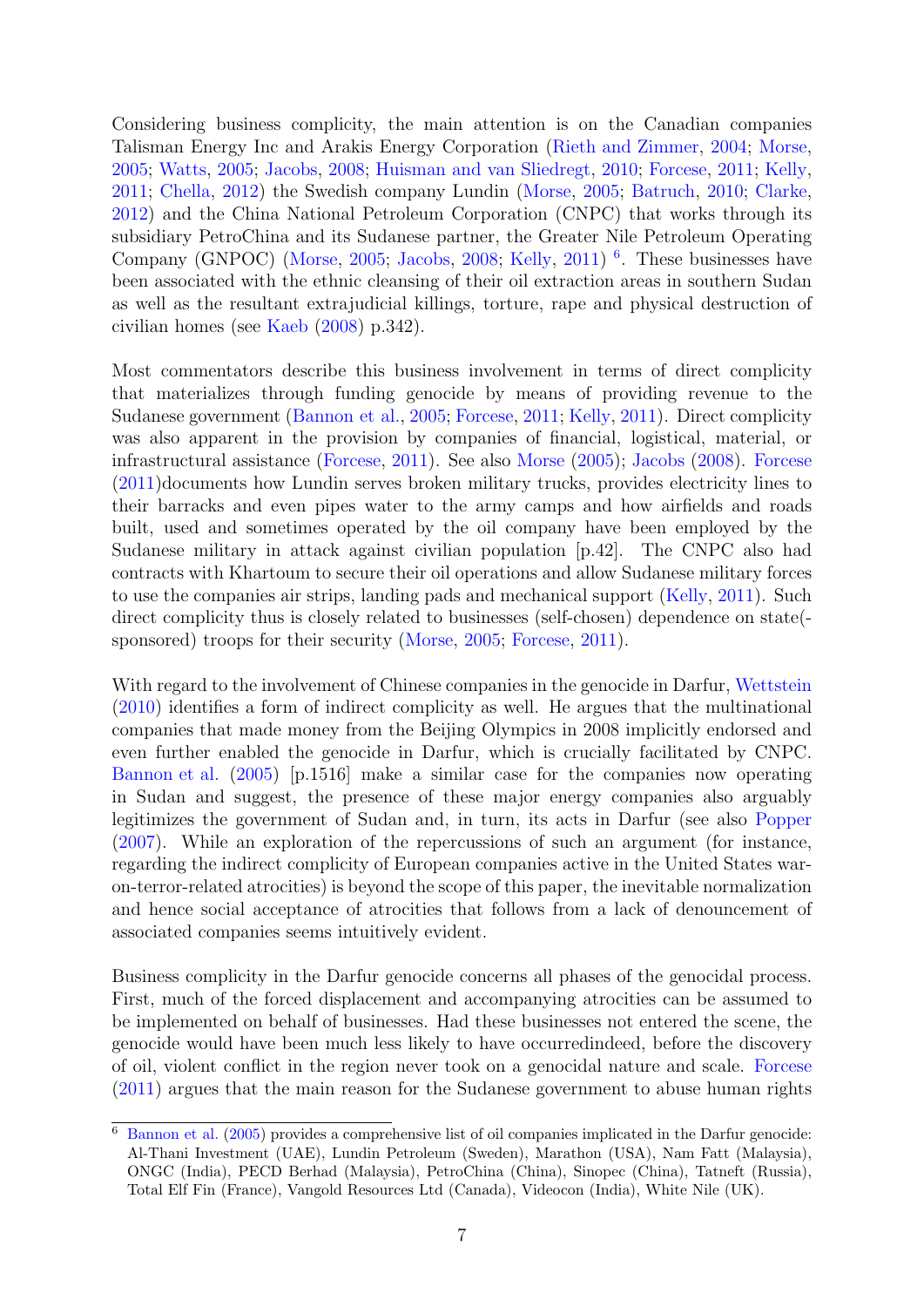was to supply resources to a company  $[p.37]$ . Second, as described above, businesses facilitated and enabled the perpetrators during the genocidal acts. Third, there are indications that businesses have also been involved in attempts to downplay the gravity of the events and deny their genocidal nature - see [Batruch](#page-18-8) [\(2010\)](#page-18-8) for an example in the case of Lundin.

As with the Kurdish genocide, commentators on the Darfur genocide seem relatively uninterested in the motivations for businesses complicity. Or, rather, they assume that the usual motivation of self-interest explains business behavior in the face of genocide [\(Forcese,](#page-19-13) [2011\)](#page-19-13). However, the context of the extractive industry in which the Darfur genocide must be placed encourages analysts to slightly nuance this pure profit perspective. [Jacobs](#page-19-2) [\(2008\)](#page-19-2) for instance, suggests that for CNPC the main driver for involvement in Darfur is not so much profit, but resource security: securing a particular resource or raw material as a public good. Here, the distinction between private and public companies and potential ties between companies and governments might be particularly relevant [\(van Baar and Huisman,](#page-22-4) [2012\)](#page-22-4). Possible reasons for companies to end their engagement in the Darfur genocide are predominantly sought in the economic disadvantages of a genocide stigma [\(Kelly,](#page-20-11) [2011\)](#page-20-11). Yet, as [Jacobs](#page-19-2) [\(2008\)](#page-19-2) warns, only companies with an embedded human rights consciousness are susceptible to naming and shaming. State-owned enterprises with a frontier human rights [p.49] mentality that seek resource security are not. As with the Kurdish genocide, then, the ways in which businesses are involved in the Darfur genocide is relatively well documented, but the internal considerations and decision-making concerns that have led companies to this path and have guided them on it remain underresearched.

#### 3.3 The Holocaust

The Holocaust, during which the Nazis exterminated six million European Jews from 1941 to 1945, does not require any introduction or elucidation here. The private sector played a significant role in the implementation of Hitlers envisioned extermination of the Jewish people. Strategic corporations, so-called W-Betriebe (Wehrbetriebe, or defense enterprises) important for the war effort, enjoyed privileges such as the use of forced labor and the acquisition of confiscated Jewish businesses [\(Stallbaumer,](#page-21-13) [1999;](#page-21-13) [Wiesen,](#page-22-8) [1999;](#page-22-8) [van Baar and Huisman,](#page-22-4) [2012\)](#page-22-4). The postWorld War II Nuremberg trials are still a benchmark in todays jurisdiction considering business complicity in GMAs [\(Jacobson,](#page-19-6) [2005;](#page-19-6) [Skinner,](#page-21-7) [2008;](#page-21-7) [Huisman and van Sliedregt,](#page-19-7) [2010;](#page-19-7) [Tripathi,](#page-21-8) [2010;](#page-21-8) [Kelly,](#page-20-0) [2012\)](#page-20-0).

In particular, four businesses were held accountable for their share in the Jewish genocide in the trials known as the Farben Case, the Krupp Case, the Flick Case, and, most infamous, the Zyklon B Case [\(Jacobson,](#page-19-6) [2005;](#page-19-6) [Baars,](#page-18-1) [2006;](#page-18-1) [Skinner,](#page-21-7) [2008\)](#page-21-7). The Farben, Krupp, and Flick cases concerned German industrialiststhe former a chemical and pharmaceutical business, the latter two steel and coal businessesthat facilitated Hitlers war efforts, which in turn enabled the genocide [\(Stallbaumer,](#page-21-13) [1999;](#page-21-13) [Wiesen,](#page-22-8) [1999;](#page-22-8) [Stephens,](#page-21-1) [2002;](#page-21-1) [Jacobson,](#page-19-6) [2005;](#page-19-6) [Slim,](#page-21-2) [2012\)](#page-21-2). These businesses were charged with participating in wars of aggression, in enslavement, in plunder and spoliation of property, and in a common plan or conspiracy to commit crimes against peace [\(Jacobson,](#page-19-6) [2005\)](#page-19-6)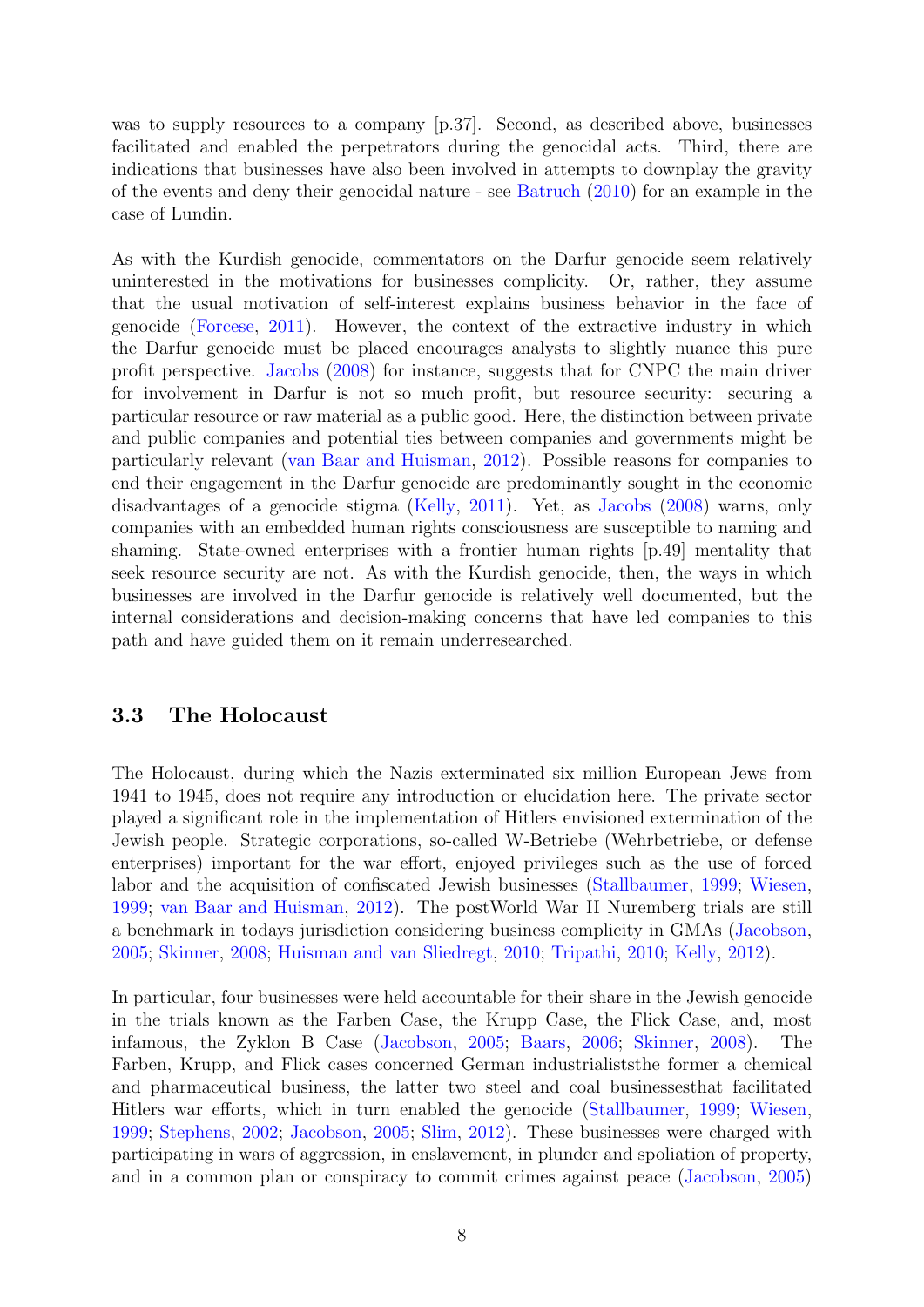[p.186].

Several authors also highlight the role of businesses in other sectors, such as those trading the gold stolen from the Nazis victims [\(Hayes,](#page-19-14) [1998;](#page-19-14) [Wiesen,](#page-22-8) [1999;](#page-22-8) [Kyriakakis,](#page-20-8) [2012\)](#page-20-8) and the German banking and insurance sector [\(van Baar and Huisman,](#page-22-4) [2012\)](#page-22-4). [van Baar and Huisman](#page-22-4) [\(2012\)](#page-22-4) present a case study about the German corporation Topf and Shne that built cremation ovens and ventilation systems for the gas chambers in Nazi extermination camps. Thus, while several cases will be discussed more in-depth here, ultimately, by 1943, almost every major private firm in Germany was among the exploiters [\(Hayes,](#page-19-14) [1998\)](#page-19-14) [p.2]. They all had profited from the use of forced and slave labor, the Aryanization of Jewish property, and the plundering of companies in Nazi-occupied Europe [\(Wiesen,](#page-22-8) [1999\)](#page-22-8).

The roles these businesses played in the Holocaust falls into the category of direct complicity: The businesses were used as instruments of economic mobilization for war by the main perpetrator [\(Jacobson,](#page-19-6) [2005\)](#page-19-6) [p.171]. Where the Farben, Krupp, and Flick industrialists were held responsible for the broader war effort, that is, war crimes, Bruno Teschs company, the producer of Zyklon B, was considered complicit in genocide, as it had directly delivered the main resource used to execute this genocide.

Several studies also document the involvement of the private sector in the pregenocidal stagefor instance regarding the Aryanization of Jewish companies [\(Hayes,](#page-19-14) [1998\)](#page-19-14)and the postgenocidal stage, particularly the peculiar initial lack of justification and legitimization and the subsequent denial of criminal behavior [\(van Baar and Huisman,](#page-22-4) [2012\)](#page-22-4). With reference to their case study of Topf und Shne, [van Baar and Huisman](#page-22-4) [\(2012\)](#page-22-4) note the need for justification of the oven deliveries and ventilation systems to the extermination camps did not occur until the end of the war [p.13]. They conclude that, for a long time, in the understanding of those involved, there was possibly no criminal behavior that needed to be neutralized; the behavior was, presumably, not considered a crime. [Wiesen](#page-22-8) [\(1999\)](#page-22-8) however, stresses that this attitude was reversed from the 1960s onward when companies started to go to great lengths to generate sympathetic corporate histories and to exonerate themselves from accusations of involvement in Nazi crimes.

With regard to the Holocaust, the main interest of businesses to get engaged in genocide is considered to be, again, to do what businesses do best: make profit. Farben acted to enrich itself as part of a general plan to dominate the industries involved [\(Jacobson,](#page-19-6) [2005\)](#page-19-6) [p.183]. According to [Stallbaumer](#page-21-13) [\(1999\)](#page-21-13) Flick was moved primarily by business as well, his interest being based on corporate expansion plans and an urge to protect market share. [Hayes](#page-19-14) [\(1998\)](#page-19-14) agrees that business self-interest was the overriding motive, but argues that such business self-interest often concerned survival rather than profit maximization. He states [p.2] that the point is not, as is so often assumed, that German corporations grew rich through participation in the Holocaust, since in general, they did not. The point is that they took what they could get and became part of it anyway.

As such, ideological motivations for business complicity in the Holocaust are often refuted in the literature. Germanys businesses did not march together like infantry men, into the conference room to do battle with the Jews (Hilberg 1962, as quoted in [Stallbaumer](#page-21-13) [\(1999\)](#page-21-13) p.2) and were not fanatical Nazis [\(van Baar and Huisman,](#page-22-4)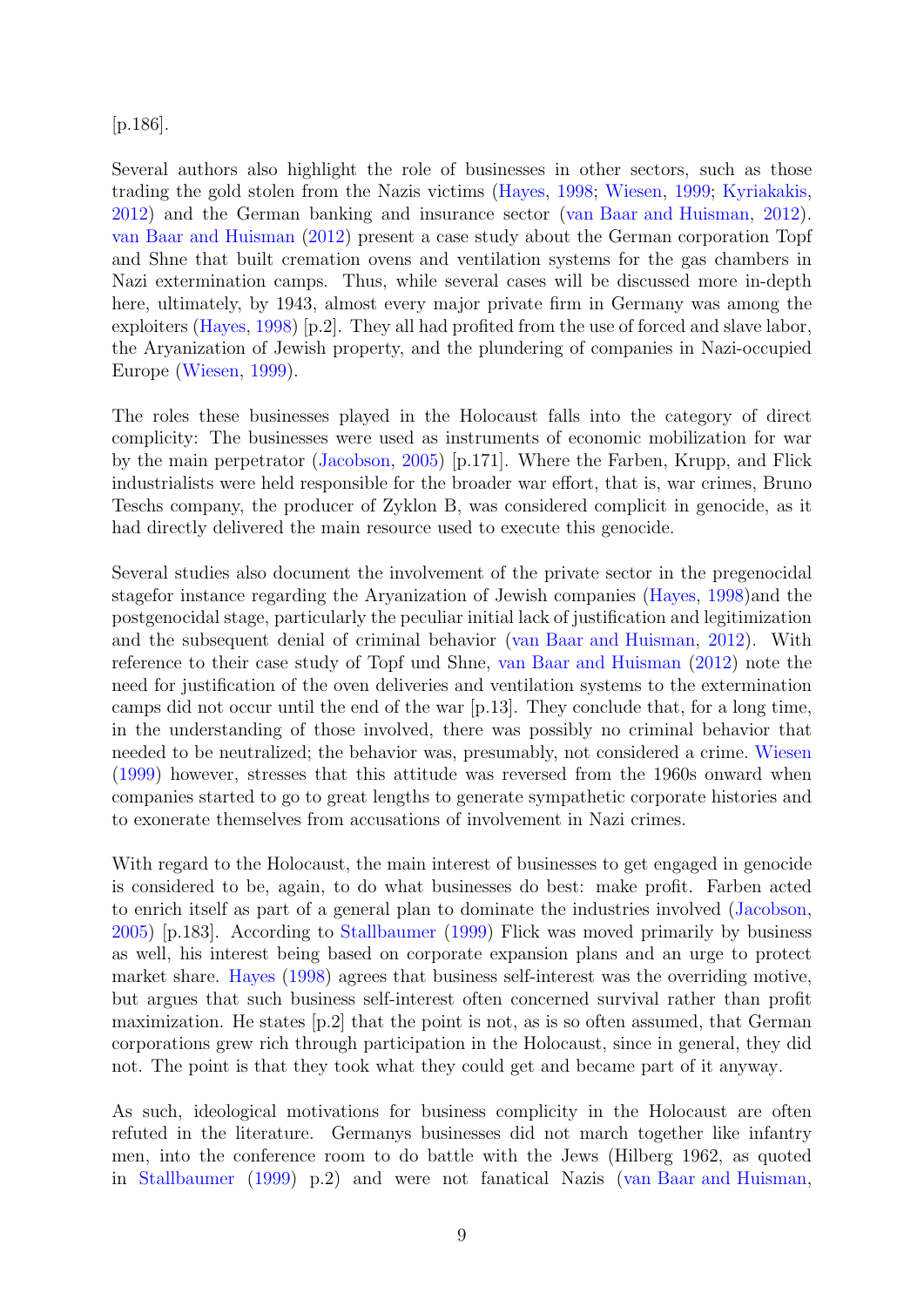[2012\)](#page-22-4). Scholars on the Holocaust have also identified more multifaceted drivers of business complicity in genocide, apart from the profit motive or nationalistic zeal. [van Baar and Huisman](#page-22-4) [\(2012\)](#page-22-4)'s article focusing on the German business Topf und Shne, for instance, pays attention to intracompany dynamics that might generate business complicity, such as competition among subunits, corporate culture, and normalization and neutralization. They suggest that while at I. G. Farben, competition between corporations was an important explanation for their involvement in the Holocaust, at Topf, it was mostly competition within the corporation that explains their involvement [\(van Baar and Huisman,](#page-22-4) [2012\)](#page-22-4) [p.10]. They Van Baar document in great detail how professional zeal, more than moral or profit considerations, determined the companys drive to participate, and participate with dedication, in the genocide perpetrated on the Jews. Striving for innovation and technical perfection seems to be the most prominent motivation for Topf und Shne, and it was the company, rather than the SS, that took the initiative to improve the ovens and ventilation systems [\(van Baar and Huisman,](#page-22-4) [2012\)](#page-22-4) [p.910]. This reading resonates with the broader literature on business culture and the general nature of bureaucracies where the bureaucratic nature of organizations and the emphasis on goal attainment, along with the division of labour [can] make it unnecessary for employees to think beyond what they are told to do, causing managers to be solely concerned with reaching targets, and victimization disappears behind cost and benefit analysis [\(van Baar and Huisman,](#page-22-4) [2012\)](#page-22-4) [p.2].

### 4 Discussion and Analysis

Combining the main tenets of the literature on corporate complicity in genocide with the case-specific observations presented above yields several insights that can help in further conceptualizing the what, the how, and the why of businesses involvement in genocides.

#### 4.1 What

In asking the question what type of business tends to be involved in genocide, both the general literature and scholars working on our three cases are especially concerned with two dimensions: size and sector. Academics have mostly been interested in big businesses complicity in genocide of multinationals [\(Chella,](#page-19-1) [2012;](#page-19-1) [Voillat,](#page-22-9) [2012\)](#page-22-9). In the sources about the three genocides discussed above, as well, relatively little is said about the role of national businesses or local entrepreneurs in genocidal processes. This is remarkable because much of the corporate complicity in human rights violations involves what are essentially small business networks, many very informal and even illegal [\(Sherman,](#page-21-6) [2001\)](#page-21-6). As [van Baar and Huisman](#page-22-4) [\(2012\)](#page-22-4) suggest, there are important differences between family enterprises and multinational companies when it comes to motivations to get involved in genocide. With regard to the Holocaust, for instance, [Hayes](#page-19-14) [\(1998\)](#page-19-14) is convinced that [e]nvy and greed ... found their home to a much greater extent among ... participants in those middle ranges of economic life where Jews remained conspicuous as competitors and middlemen, that is to say, among mostly self-employed shopkeepers, artisans, peasant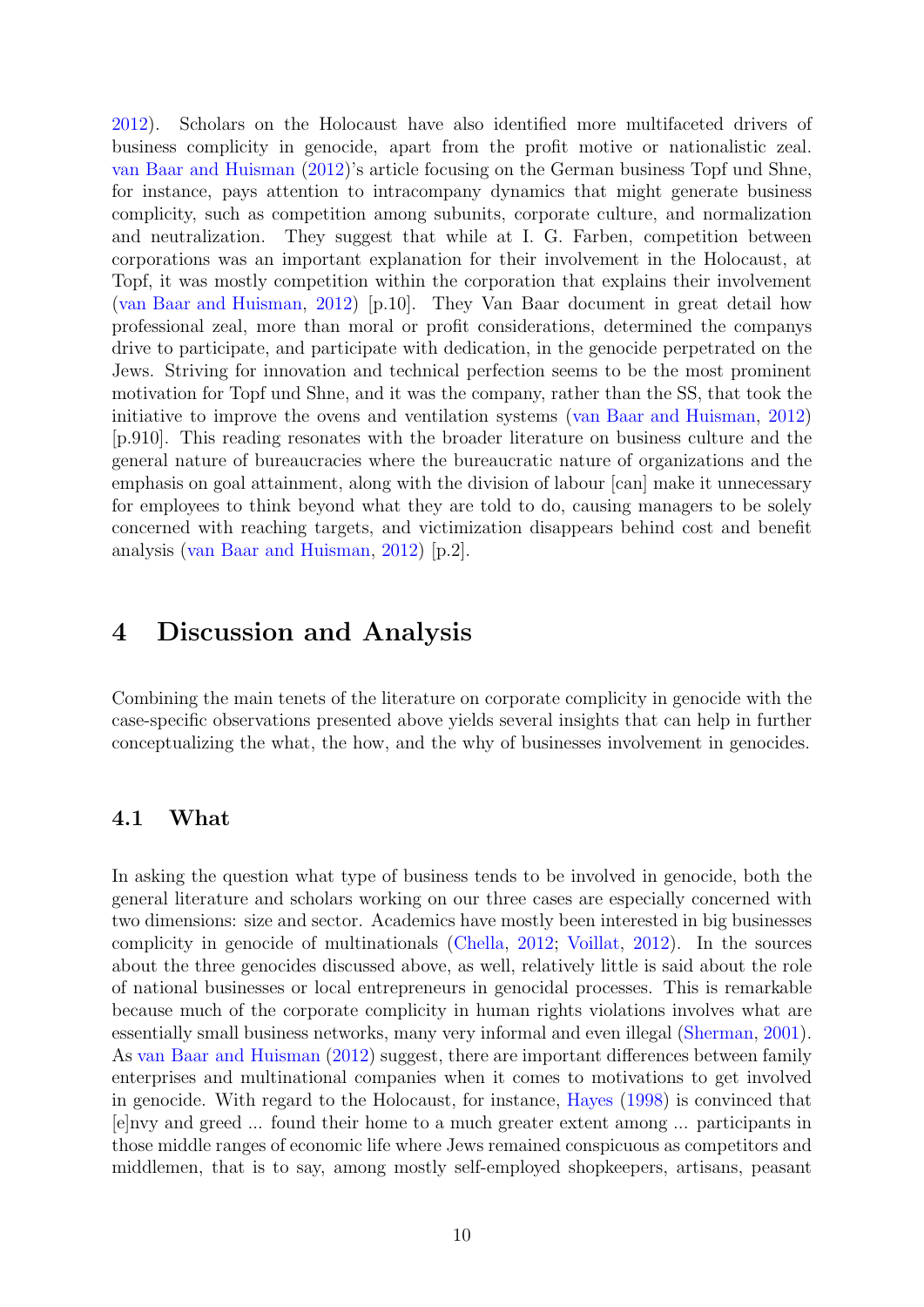proprietors, and professionals, especially medical doctors, than in big businesses and corporations [p.5].

Moreover, a companys size importantly affects its governance and investment structure (partnership or subcontractor; sole operator or consortium), including its relations with the host government (often the genocide perpetrator) that shapes the ways companies might be involved in genocides [\(Sherman,](#page-21-6) [2001\)](#page-21-6). This last issue is also stressed by [\(Watts,](#page-22-3) [2008\)](#page-22-3), who, with reference to firms operating in the extractive industries, points out that most African governments collaborate with multinational resource enterprises through state-owned enterprises, particularly in the oil industry.

The organizational structures of businesses operating in areas where genocides are likely to occur are often purposefully vague [\(Stephens,](#page-21-1) [2002;](#page-21-1) [Watts,](#page-22-7) [2005;](#page-22-7) [Guidolin and Ferrara,](#page-19-8) [2007\)](#page-19-8). This exacerbates problems of corporate accountability and the legal challenges to distinguish between individual directors and managers and the company [\(Martin-Ortega,](#page-20-9) [2008;](#page-20-9) [Chella,](#page-19-1) [2012\)](#page-19-1). The conviction of [Stephens](#page-21-1) [\(2002\)](#page-21-1) that whatever it is, it can be held accountable", may be too optimistic.

Apart from overlooking the role of smaller and more localized companies, the literature tends to prioritize certain sectors over others in discussing corporate complicity in genocide. For instance, as exemplified in the Darfur genocide discussed, there has been extensive attention paid to oil companies in Africa as well as Colombia, Ecuador, India, and Indonesia [\(Huisman and van Sliedregt,](#page-19-7) [2010;](#page-19-7) [Martin-Ortega,](#page-20-9) [2008;](#page-20-9) [Sherman,](#page-21-6) [2001;](#page-21-6) [Stephens,](#page-21-1) [2002;](#page-21-1) [Rieth and Zimmer,](#page-21-4) [2004;](#page-21-4) [Watts,](#page-22-7) [2005\)](#page-22-7); for corporations mining for diamonds and gold in Angola, Sierra Leone, and the Democratic Republic of Congo (DRC) [\(Cooper,](#page-19-4) [2002;](#page-19-4) [Guidolin and Ferrara,](#page-19-8) [2007;](#page-19-8) [Huisman and van Sliedregt,](#page-19-7) [2010;](#page-19-7) [Martin-Ortega,](#page-20-9) [2008;](#page-20-9) [Tripathi,](#page-21-8) [2010\)](#page-21-8); for timber businesses in Liberia [\(Cooper,](#page-19-4) [2002;](#page-19-4) [Sherman,](#page-21-6) [2001\)](#page-21-6) and for coltan miners in the DRC [\(Cooper,](#page-19-4) [2002\)](#page-19-4). Indeed, due to the specific characteristics of the extractive industriesasset specificity, long production cycles, valuable concession agreementsthey are much less likely to disengage from conflict zones and hence more probable to become involved in genocide [\(Sherman,](#page-21-6) [2001\)](#page-21-6)<sup>[7](#page-13-0)</sup>.

For similar reasons, the lords of war trading and selling the weapons with which genocides are executed are also well covered by the literature, for instance via the emblematic van Kouwenhove [\(Chella,](#page-19-1) [2012;](#page-19-1) [Huisman and van Sliedregt,](#page-19-7) [2010;](#page-19-7) [Kaleck and Saage-Maass,](#page-20-1) [2010;](#page-20-1) [Tripathi,](#page-21-8) [2010;](#page-21-8) [Wennmann,](#page-22-6) [2012\)](#page-22-6) and van Anraat [\(Huisman and van Sliedregt,](#page-19-7) [2010;](#page-19-7) [Tripathi,](#page-21-8) [2010;](#page-21-8) [van der Wilt,](#page-22-5) [2006\)](#page-22-5) cases. The former was accused of trading with a genocidal regime in Liberia and Sierra Leone, and the latter provided Saddam Hussein with the weapons to execute the genocide on Iraqs Kurds. The role of mercenaries and private armies and security companies, often operating in the wake of multinationals active in the extractive industries, is also broadly discussed [\(Bray and Crockett,](#page-18-3) [2012;](#page-18-3) [Guidolin and Ferrara,](#page-19-8) [2007;](#page-19-8) [Huisman and van Sliedregt,](#page-19-7) [2010;](#page-19-7) [Kaeb,](#page-20-2) [2008;](#page-20-2) [Percy,](#page-21-14) [2012;](#page-21-14) [Ramasastry and Thompson,](#page-21-9) [2006;](#page-21-9) [Sherman,](#page-21-6) [2001;](#page-21-6) [Watts,](#page-22-7) [2005\)](#page-22-7).

Remarkably, while in the empirical literature about the Jewish and Kurdish genocide the focus has been on manufacturing companies, much less attention is being paid to

<span id="page-13-0"></span> $\frac{7}{7}$  Even if disengagement has taken place in some cases, for instance in response to campaigns against blood diamonds.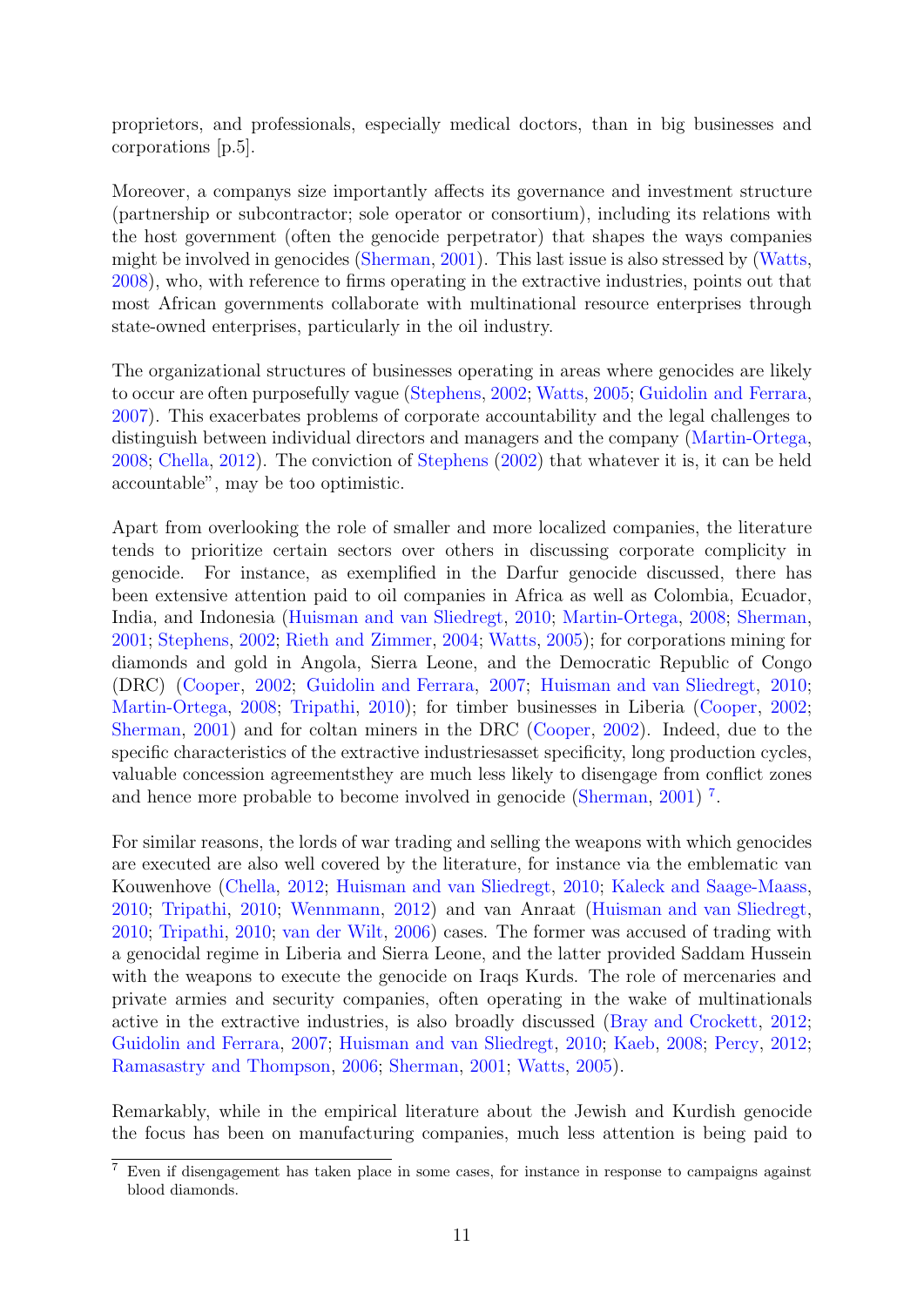the productive and service sectors. Considering that the main role that companies are seen to play in genocides is that of financing, it is also noticeable that there is not more attention to the role of the banking sector in GMAs such as displayed in the work of [Bohoslavsky and Opgenhaffen](#page-18-4) [\(2010\)](#page-18-4), which touches on banks involvement in mass atrocities in Argentina and Colombia and the Holocaust; and [Weiss and Shamir](#page-22-10) [\(2012\)](#page-22-10) who discusses the complicity of Israeli Banks in Israels mass killings in the Gaza Strip.

Based on the above, we suggest that more attention is due on the role of smaller firms and family enterprises in genocide to counterbalance the current obsession with multinationals in this context. Perhaps even more important, the roles of domestic and foreign firms need to be juxtaposed more systematically, so as to conceptualize the differences that were evident in the cases discussed here between, for example, German companies in the context of the Holocaust and German companies operating in Iraq under Saddam Hussein. This might also provide more handles to study the different, and often purposively ambiguous, institutional ties that firms have with (host and home) governments.

#### 4.2 How

Business involvement is a feature of all genocides. The cases outlined in this paper, however, confirm the literatures emphasis on complicity (as opposed to perpetration). We illustrated that in genocides, business complicity is both direct and indirect (or silent). Direct complicity, for instance through providing weapons (in the Kurdish case) and/or providing facilities and finances (in the Darfur and Holocaust cases) reflects that businesses were aware of, or could and hence should reasonably have known about, ongoing genocide. Indirect complicity, such as described in the case of the Darfur genocide, mostly is apparent in the legitimizing and normalizing of business complicity in the genocide.

The cases also reveal a nuance not regularly noted in the literature regarding the stages of the genocidal process. Here, we see variation across the cases. In the Kurdish case, the companies providing the chemicals needed for Saddam Husseins extermination of the Kurds helped prepare and enable the genocide, but played no role in the actual execution. In Darfur, businesses were complicit in both the pregenocide phaseproviding the incentive for genocidal activities and enabling them through financing the main perpetratorand, in some cases, during the genocideactively supporting and facilitating genocidal campaigns. In the Holocaust, German businesses normalized genocidal tendencies in the phase leading up to the Endlsung (the final solution) and were active implementers and facilitators during the genocide. Where analyses of the Kurdish and Darfur genocides pay little attention to the postgenocide phase, moreover, studies of business complicity in the Holocaust do explore the contribution of businesses to after-the-fact normalization and rationalization processes.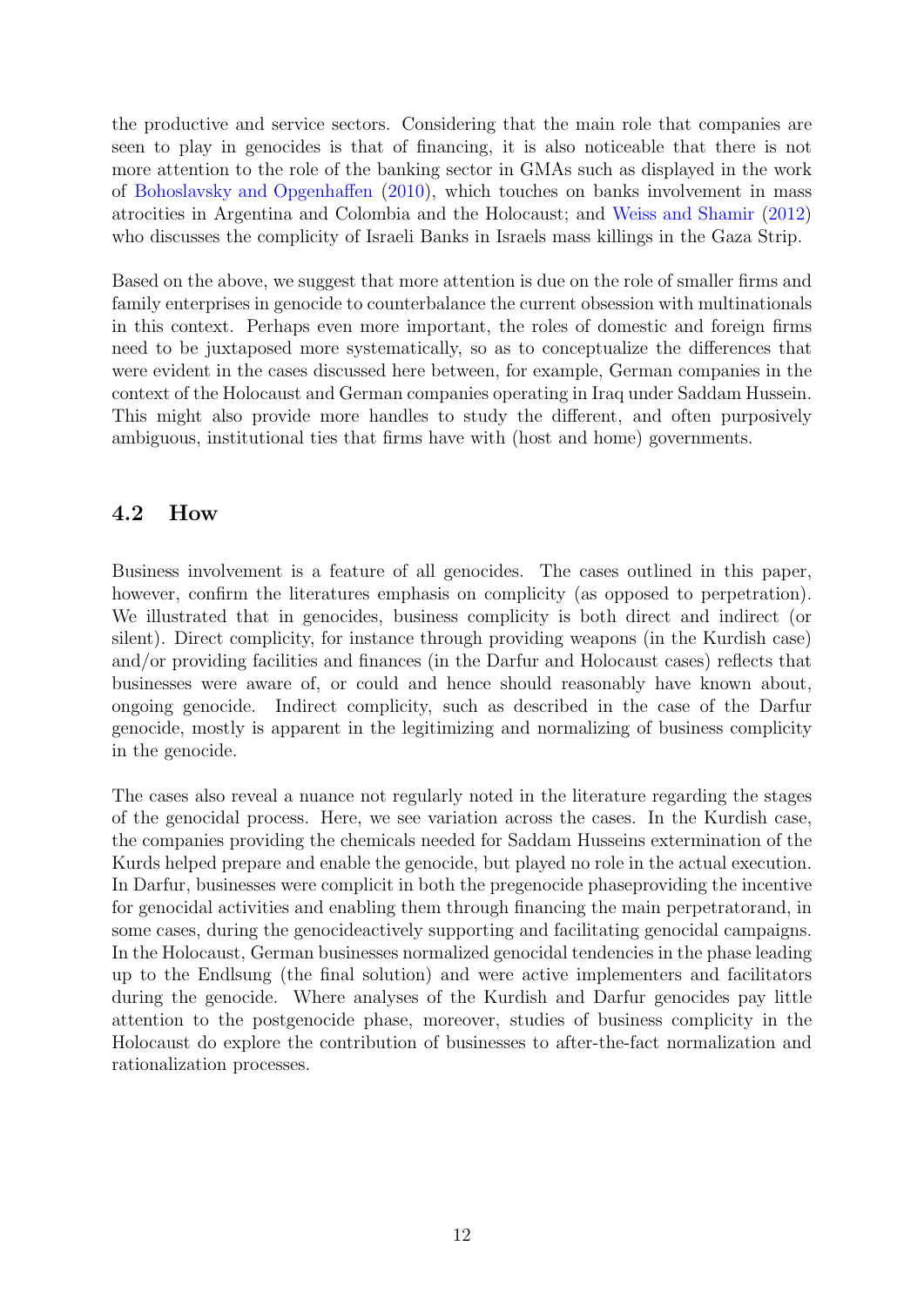#### 4.3 Why

We particularly noted an important difference between the cases regarding the analysis of the motives for business complicitya topic that is relatively underappreciated in the literature we reviewed. In the literature, and also with regard to the Kurdish and Darfur genocides, there is ample attention to the how, but the why of business complicity is assumed rather than critically explored. The pursuit of profit is considered the default driver of all business behavior, no matter the circumstances. The lack of insights about why businesses are involved in genocide in the first place and why, subsequently, they opt for specific forms and degrees of complicity is partly a result of the fact that the perspective of the businesses in question is not solicitedand where it is, is hardly received. While it might for various reasons be difficult to get to internal business motivations and reflections, these nevertheless seem essential to take the next step in understanding how and why businesses enable genocideand potentially limiting business complicity in genocide [\(Brants,](#page-18-9) [2007\)](#page-18-9).

The literature on corporate complicity in the Holocaust provides a useful starting point. First of all, the more in-depth discussions of specific companies involvement in that genocide reveals that there is an important difference between companies actively taking the initiative vis--vis genocide perpetrators and those more passively meeting the perpetrators requests or ordersan insight closely related to the distinction between domestic and foreign companies involvement in genocides. The case of the Holocaust also suggests that the more historic the genocide in question, the more likely the theme of business motivation will be picked upnot least because the (legal, socioeconomic, and hence economic) consequences for businesses will diminish and their willingness to reflect on their previous conduct presumably increases. In addition, what sets the overall analysis of business complicity in the Holocaust apart from other cases of business complicity in genocide is the contributions of criminologists to the substantial legal approach to the topic, which has linked business complicity in genocide to studies on other corporate crimes. As argued in section 3, this allows for more nuanced institutional analyses of drivers for corporate decision-making in genocidal contexts [\(Brants,](#page-18-9) [2007;](#page-18-9) [van Baar and Huisman,](#page-22-4) [2012\)](#page-22-4).

The overall emphasis on the conduct of individual persons rather than the operation of businesses as organizations or institutions might also be the result of this disciplinary bias toward the legal studies in which the discussion on the liability of companies seems to overshadow the potential responsibility of businesses beyond their individual leader or otherwise responsible person [\(Brants,](#page-18-9) [2007\)](#page-18-9). This bias, however, might have political roots as well. [Wiesen](#page-22-8) [\(1999\)](#page-22-8) writes: During the trials at Nuremberg, the American prosecutors were careful not to portray the proceedings as attacks on the market economy, but rather as attempts to punish individuals who had committed crimes. This was despite the fact that while individuals were nominally on trial, the Krupp Company itself, acting through its employees, violated international law [\(Skinner,](#page-21-7) [2008\)](#page-21-7).

Emphasizing the agency of individuals, according to [Wiesen](#page-22-8) [\(1999\)](#page-22-8), was for a long time convenient to keep analyses away from seeing the behavior of businesses as a result of capitalist structures, a hotly contested issue during the cold war when Marxists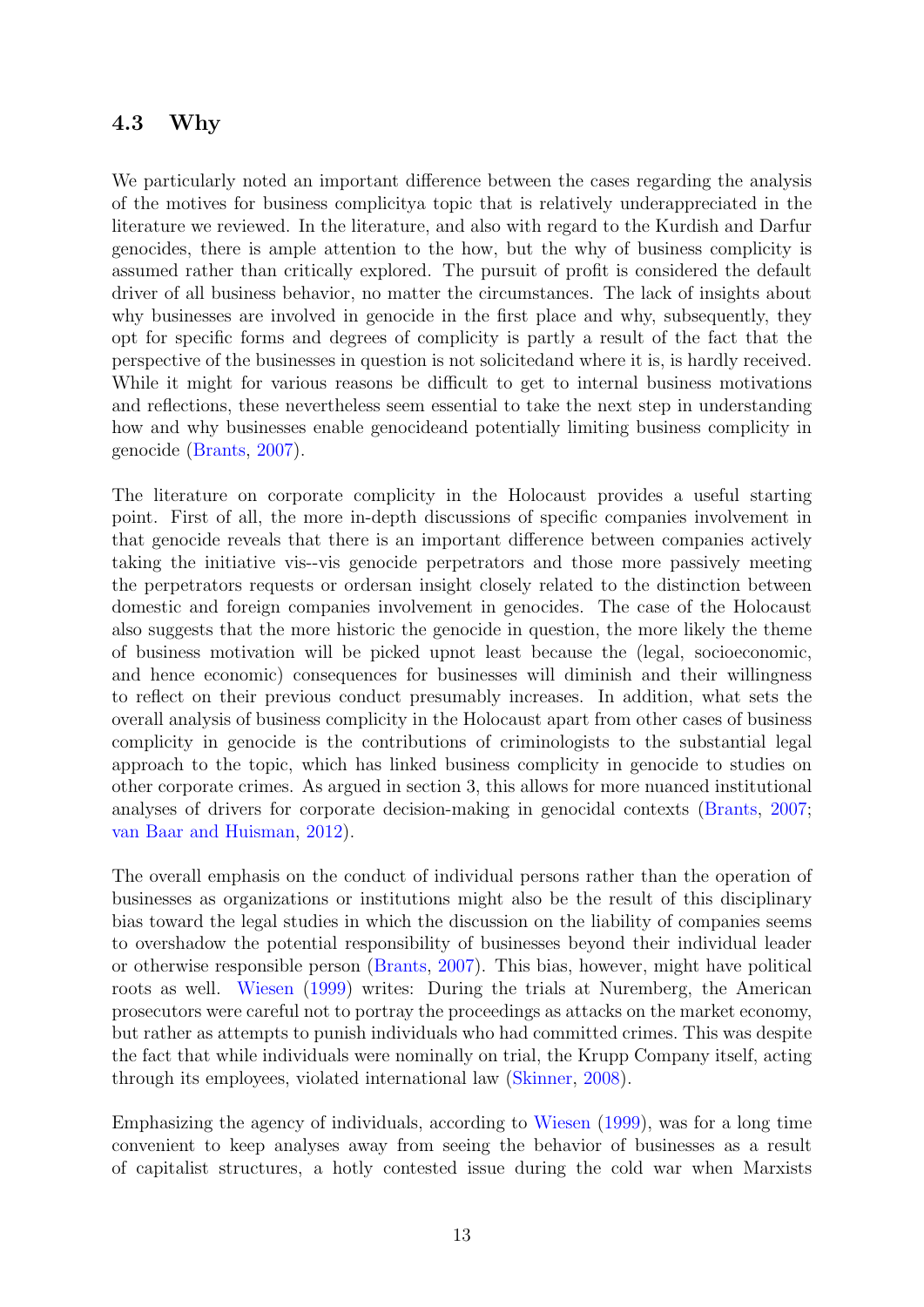wanted to prove and anti-Marxists wanted to refute the claims that capitalism and fascism were linked. In the postcold war era, however, a more criminologicalor generally politicalperspective would be in order. More attention to the motives driving business complicity and a reconsideration of the dialectic between structure and agency in the question of business complicity in genocide might also allow for a less rigidly legal understanding of the relations between perpetrators (usually state actors) and accomplices (often companies) in genocide.

This paper has been explicitly explorative and has been concerned with locating gaps in the conceptual and empirical literature on corporate complicity in genocide. We did so by means of three concrete case illustrations. Nevertheless, we do have the ambition to provide explicit conceptual handles for further research into this topic. We venture some proposals in the section that follows.

# 5 Concluding Remarks

We started this paper mentioning that it may, on the face of it, not be logical for businesses to become engaged in genocide because it is bad for their businesses and their reputations. However, as shown throughout this paper, reality is more complex. Businesses, as we have illustrated, hardly ever commit or perpetrate genocide, because their role generally consists of complicity. This also means that their motivation need not be positive or active, that is, to commit genocide and destroy a group of peoplewhich would indeed be a rather peculiar businesses objective. As an accomplice, businesses merely need to have the negative or passive incentive to not intervene or disengage even while knowing what is going on.

To better understand therefore the complicity of business in GMA, first and foremost, we see a need for a shift from diagnostic attention on how businesses are engaged in genocide to a more analytical exploration of why businesses have made the choices they did in the process of their engagement with genocide. This is also necessary to advance the debate on how to hold businesses accountable for gross human rights violations and moreover to provide incentives for businesses not only to avoid doing harm but also to proactively, preventively strive to protect and extend human rights (see, e.g[.Wettstein](#page-22-2) [\(2010\)](#page-22-2)). To move the explanatory discussion beyond the platitudes of profit maximization and loss minimization, however, a more case-specific analysis is required. For instance, as we illustrated, the size, domestic or foreign background, and sector will shape the institutional structures governing a company and its relation with genocide-perpetrating governments.

In light of this, what should and can we ask from businesses? There are ample guidelines for businesses to avoid complicity in human rights violations and genocide, culminating in the Norms on the Responsibilities of Transnational Corporations and Other Business Enterprises with Regard to Human Rights (from 2003) and the United Nations Guiding Principles on Business and Human Rights (from 2011). In terms of the former as [Oetzel et al.](#page-20-6) [\(2007\)](#page-20-6) summarize, multinational enterprises can (and should)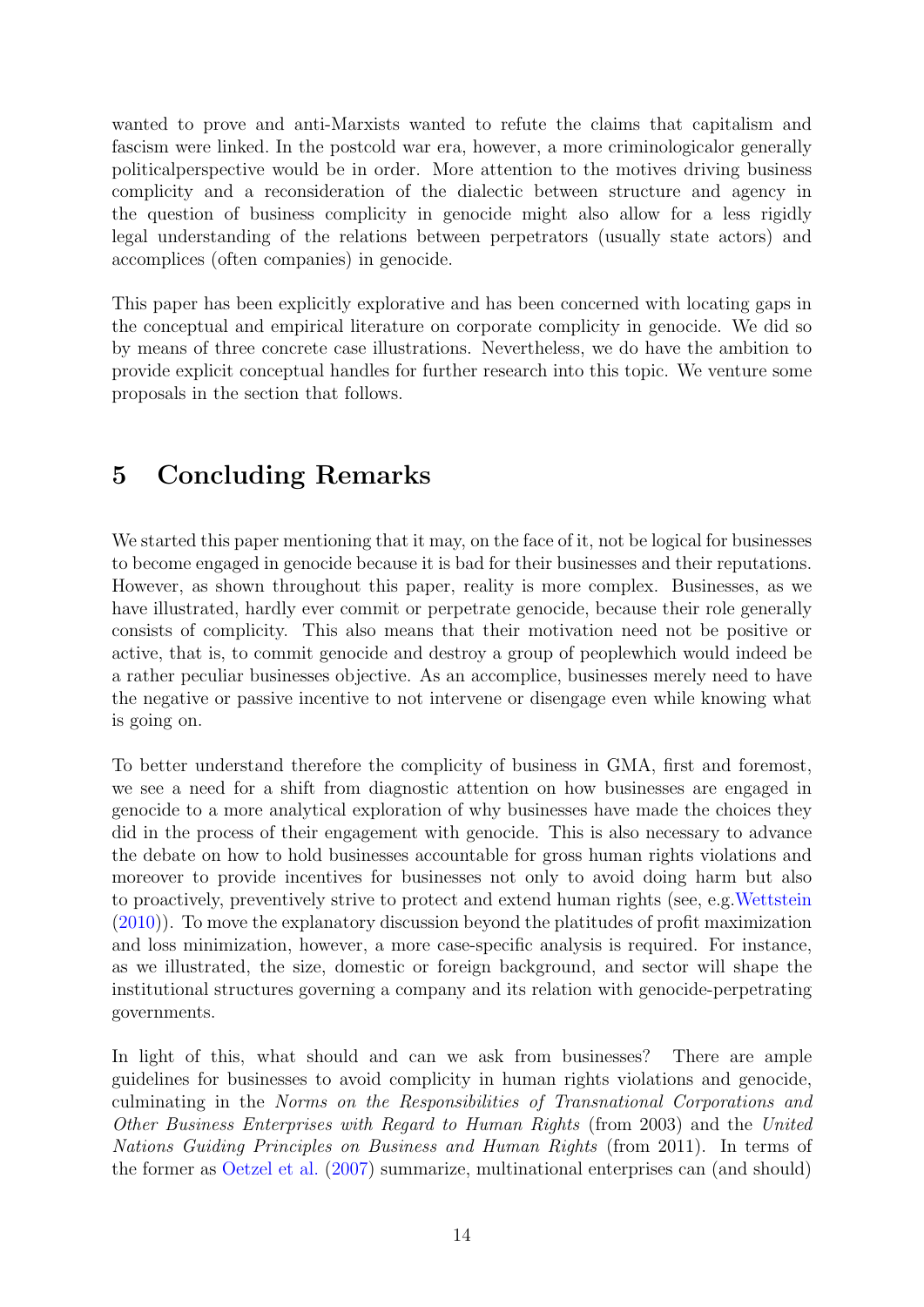leave, withhold payments that might support violence, publicly condemn violence, provide support to peacekeeping missions, lobby the government, and explicitly support the rule of law. In terms of the latter (the Ruggie Framework), the implementation of a set of human rights due-diligence instruments are promoted. Thus, [Econsense](#page-19-15) [\(2014\)](#page-19-15) for instance lists more than 120 tools and resources to support such a human rights due diligence.

[Rieth and Zimmer](#page-21-4) [\(2004\)](#page-21-4) stress that even without such explicit policies and tools, businesses are a major contributor to the prevention of genocides if they strengthen equitable and inclusive economies and build human capital (see also [Bray and Crockett](#page-18-3) [\(2012\)](#page-18-3)). Complementing liability with a culture more geared toward responsibility could further open up the debate on what businesses can and should do in the face of genocidal events and move away from only criticizing business for what they should not do. [Yusuf](#page-22-11) [\(2008\)](#page-22-11) suggests a fundamental rethinking of the role of the private sector in society and its position vis--vis the public sectora suggestion that, in fact, goes far beyond the theme of business complicity in genocide. He argues [p.99] that

 $"j\nmid i$  can be posited that the social contract between the individual and the state dictates that concessions (sub-contracts in contract theory) made by the latter operate to bind the privy (sub-contractor) to the head contract to the extent of the expected impact of such operations. In that way, licensees and concessionaires (such as MNCs [multinational corporations]) can be made to take on some of the obligations of their principal (the state) and become bound to fulfil them based on the doctrine of privity of contract. They could then become substantially bound to perform some of the important terms of the contract between state and society."

In other words, economic contracts would include a default sociopolitical clause, which would mean that in liaising with governments, companies would be forced to take on some of these governments accountability vis--vis a countrys citizens.

A perhaps more concrete potential of focusing on responsibility instead of liability or only avoiding doing harm is that it takes seriously the options of businesses in genocidal settings beyond the usual panacea of disengagement. Businesses have long argued that withdrawal has human security costs as well [\(Manby,](#page-20-7) [2000;](#page-20-7) [Kelly,](#page-20-11) [2011;](#page-20-11) [Weiss and Shamir,](#page-22-10) [2012\)](#page-22-10). [Popper](#page-21-12) [\(2007\)](#page-21-12) writes that, in the case of an international engineering company, all stakeholders advised ... against withdrawing from the country. To do so, they said, would undermine the fragile reconstruction process and deny the country much-needed infrastructure [p.28]. [Weiss and Shamir](#page-22-10) [\(2012\)](#page-22-10) discuss the case of Israeli utility service providers in Gaza that were pressured by the Israeli government to stop their provision as part of the governments sanction regime. In this case, scholars argued, disengagement rather than continuation of involvement would constitute a human rights violation.

Ultimately, however, to be able to help businesses steer away from complicity in the future and toward promotion of human rights, we first need to better understand what drove them toward complicity in the past. In this paper, we have demonstrated that further research on business complicity in genocide would do well to explore the why of such complicity rather than merely the what or how. It is an understanding of the motivations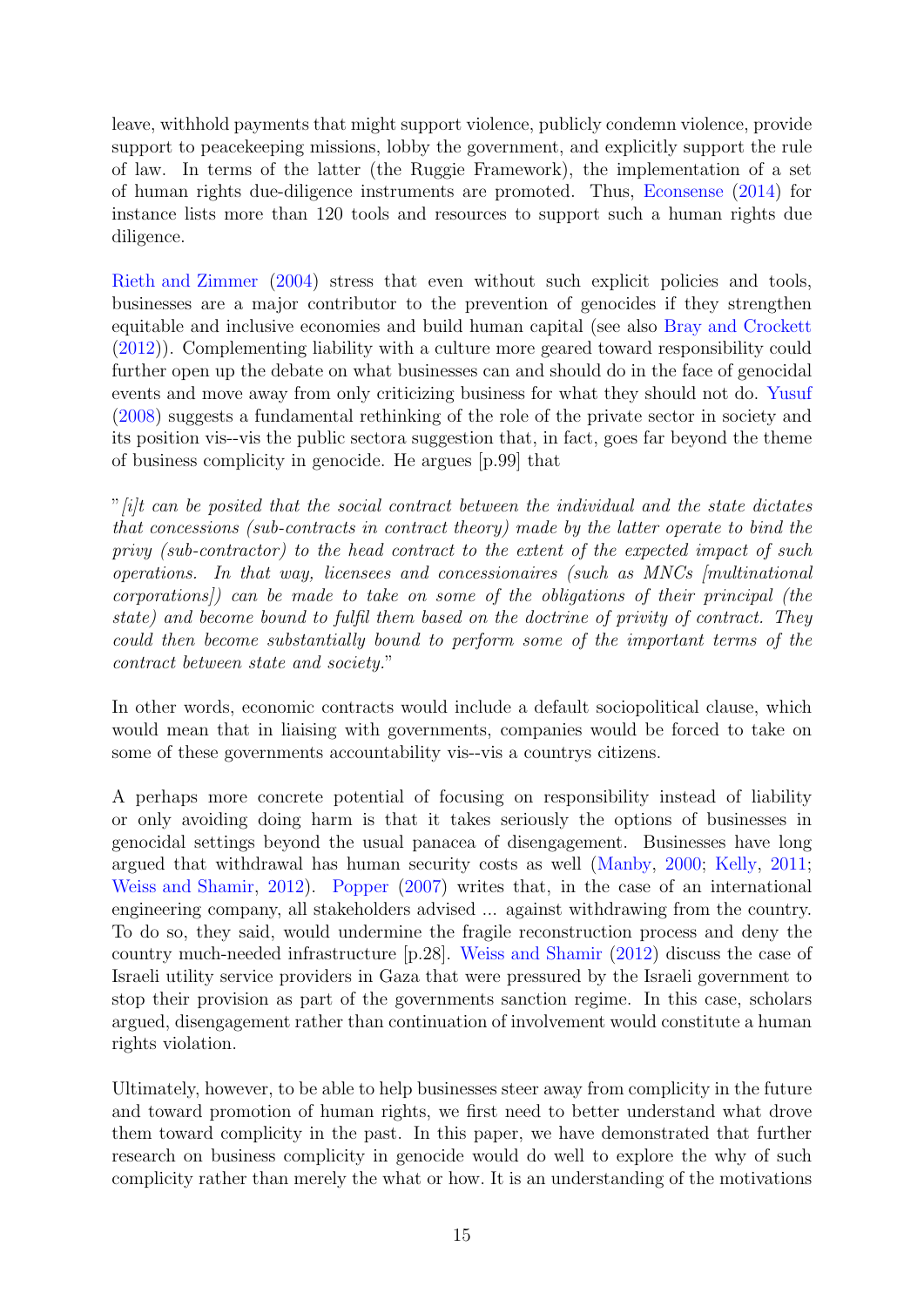and considerations of companies, more than a technical documentation of their behavior that will yield the insights needed to work toward prevention.

# Acknowledgements

We are grateful to Charles H. Anderton, Jurgen Brauer, and four anonymous reviewers for their comments on earlier versions of this paper. The usual disclaimer applies.

## References

- <span id="page-18-5"></span>Amunwa, B. (2012). Fueling the violence: Oil companies and armed militancy in nigeria. Accessed online http://platformlondon.org/wp-content/uploads/2012/08/Fuelling-theviolence-Oil-Companies-and-Armed-Militancy-in-Nigeria-August-2012.pdf.
- <span id="page-18-1"></span>Baars, B. (2006). Corrie et al v. caterpillar: Litigating corporate complicity in israeli violations of international law in u.s. courts. In M. Lau and F. Nasrallah, eds., Yearbook of Islamic and Middle Eastern Law. Vol. 12. Leiden, The Netherlands: Brill, 97134.
- <span id="page-18-7"></span>Bannon, A., Cover, A., Ghoshal, N., Marcuse, D., Robinson, N., and Shivaram, S. (2005). An analysis of select companies operations in sudan: A resource for divestment. The Allard K. Lowenstein International Human Rights Project Yale Law School. New Haven, CT: Yale University.
- <span id="page-18-8"></span>Batruch, C. (2010). Lundin petroleum abs experience in east africa: The role of the private sector in conflict prone countries. Economics of Peace and Security Journal,  $5(2):5-9.$
- <span id="page-18-6"></span>Baumol, W. (1990). Entrepreneurship: Productive, unproductive and destructive. Journal of Political Economy, 98(5):893921.
- <span id="page-18-2"></span>Bernard, V. (2012). Globalisation will only mean progress if it is responsible. International Review of the Red Cross, 94(87):88191.
- <span id="page-18-0"></span>Black, E. (2001). IBM and the Holocaust: The Strategic Alliance between Nazi Germany and Americas Most Powerful Corporation. New York: Crown Books.
- <span id="page-18-4"></span>Bohoslavsky, J. and Opgenhaffen, V. (2010). The past and present of corporate complicity: Financing the argentinean dictatorship. Harvard Human Rights Journal, 23(1):157203.
- <span id="page-18-9"></span>Brants, C. (2007). International Handbook of White-Collar and Corporate Crime, chapter Gold Collar Crime. The Peculiar Complexities and Ambiguities of War Crimes, Crimes Against Humanity and Genocide, page 309326. New York: Springer.
- <span id="page-18-3"></span>Bray, J. and Crockett, A. (2012). Responsible risk-taking in conflict-affected countries: The need for due diligence and the importance of collective approaches. *International* Review of the Red Cross, 94(887):106989.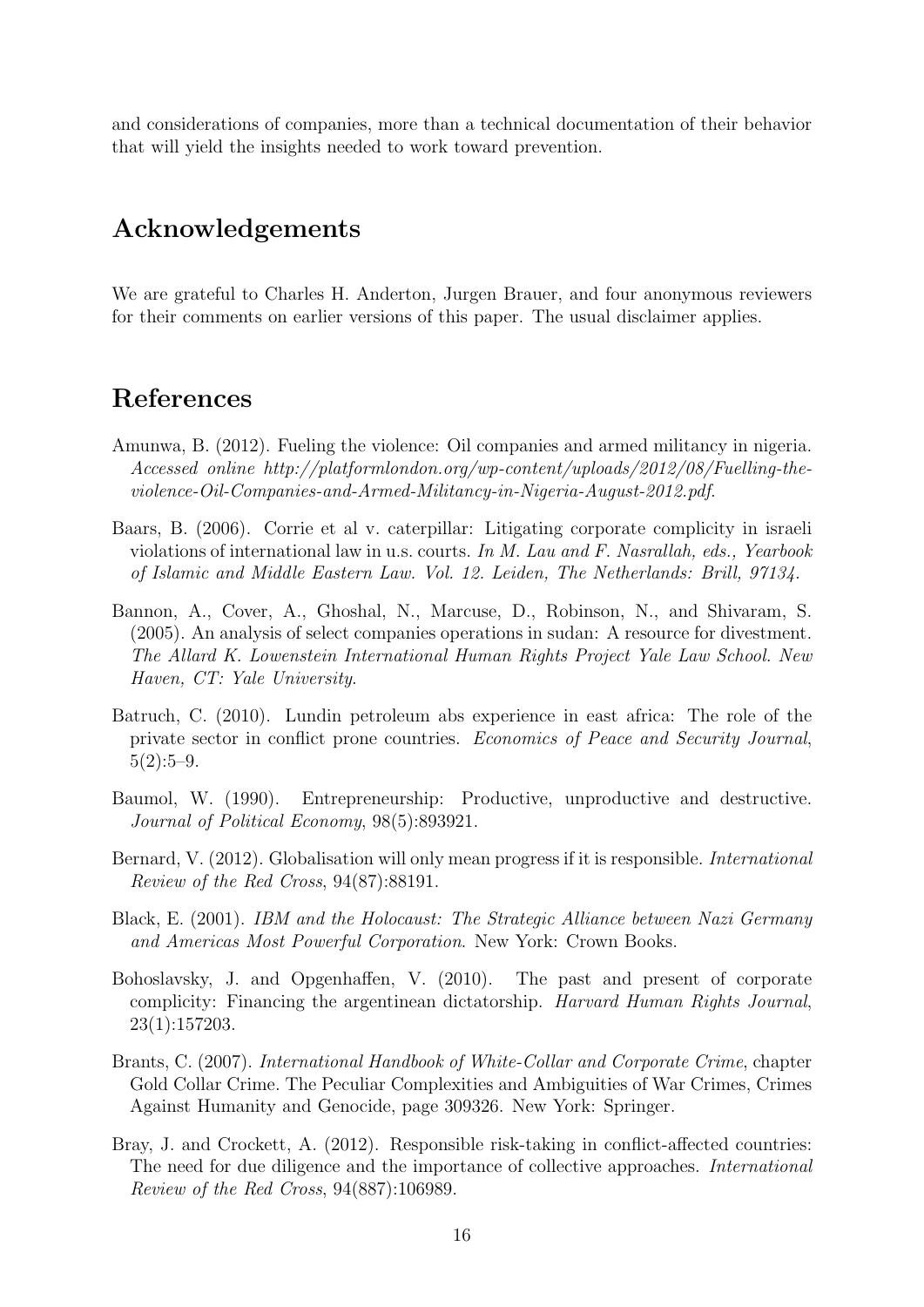- <span id="page-19-0"></span>Brueck, T., Naudé, W., and Verwimp, P. (2013). Business under fire: Entrepreneurship and violent conflict in developing countries. Journal of Conflict Resolution, 57(1):3–19.
- <span id="page-19-1"></span>Chella, J. (2012). The complicity of multinational corporations in international crimes: An examination of principles. PhD dissertation, Bond University.
- <span id="page-19-3"></span>Clapham, A. and Jerbi, S. (2001). Categories of corporate complicity in human rights abuses. Hastings International and Comparative Law Review, 24:33949.
- <span id="page-19-12"></span>Clarke, P. (2012). Oil money paid for sudans genocide. Afton Bladet, April 14.
- <span id="page-19-4"></span>Cooper, N. (2002). State collapse as business: The role of conflict trade and the emerging control agenda. Development and Change, 33(5):93555.
- <span id="page-19-11"></span>Dolamari, M. (2014). Kurdish people want german companies to be put on trial. BasNews, March 13.
- <span id="page-19-15"></span>Econsense (2014). Respecting human rights: Tools and guidance materials for business. Berlin: Forum for Sustainable Development for German Business.
- <span id="page-19-13"></span>Forcese, D. (2011). Militarized oil in sudans oilfields: Lessons for canadian foreign policy. Canadian Foreign Policy Journal, 8(3):37–56.
- <span id="page-19-8"></span>Guidolin, M. and Ferrara, E. L. (2007). Diamonds are forever, wars are not: Is conflict bad for private firms? American Economic Review, 97(5):197893.
- <span id="page-19-14"></span>Hayes, P. (1998). Profits and persecution: German big business and the holocaust. J. B. and Maurice C. Shapiro Annual Lecture, Washington, DC, February 17.
- <span id="page-19-10"></span>Hippler, J. (1991). Iraqs military power: The german connection. Middle East Report, 21(168).
- <span id="page-19-9"></span>HRW (1993). Genocide in iraq: the anfal campaign against the kurds. New York: Human Rights Watch.
- <span id="page-19-7"></span>Huisman, W. and van Sliedregt, E. (2010). Rogue traders: Dutch businessmen, international crimes and corporate complicity. Journal of International Criminal Justice, 8(3):803–28.
- <span id="page-19-5"></span>Hurtado, L. (2013). Despite historic conviction, genocide continues in guatemala. Food First Website, May 16, http://upsidedownworld.org/main/guatemala-archives-33/4300-despite-historic-conviction-genocide-continues-in-guatemala(accessed May 12, 2015).
- <span id="page-19-2"></span>Jacobs, L. (2008). Differentiated corporate legal consciousness in international human rights disputes: Security and transnational oil companies in sudan. Asia Pacific Program on Dispute Resolution Research Notes, 1(3):37–49.
- <span id="page-19-6"></span>Jacobson, K. (2005). Doing business with the devil: The challenges of prosecuting corporate officials whose business transactions facilitate war crimes and crimes against humanity. Air Force Law Review, 56(1):167–233.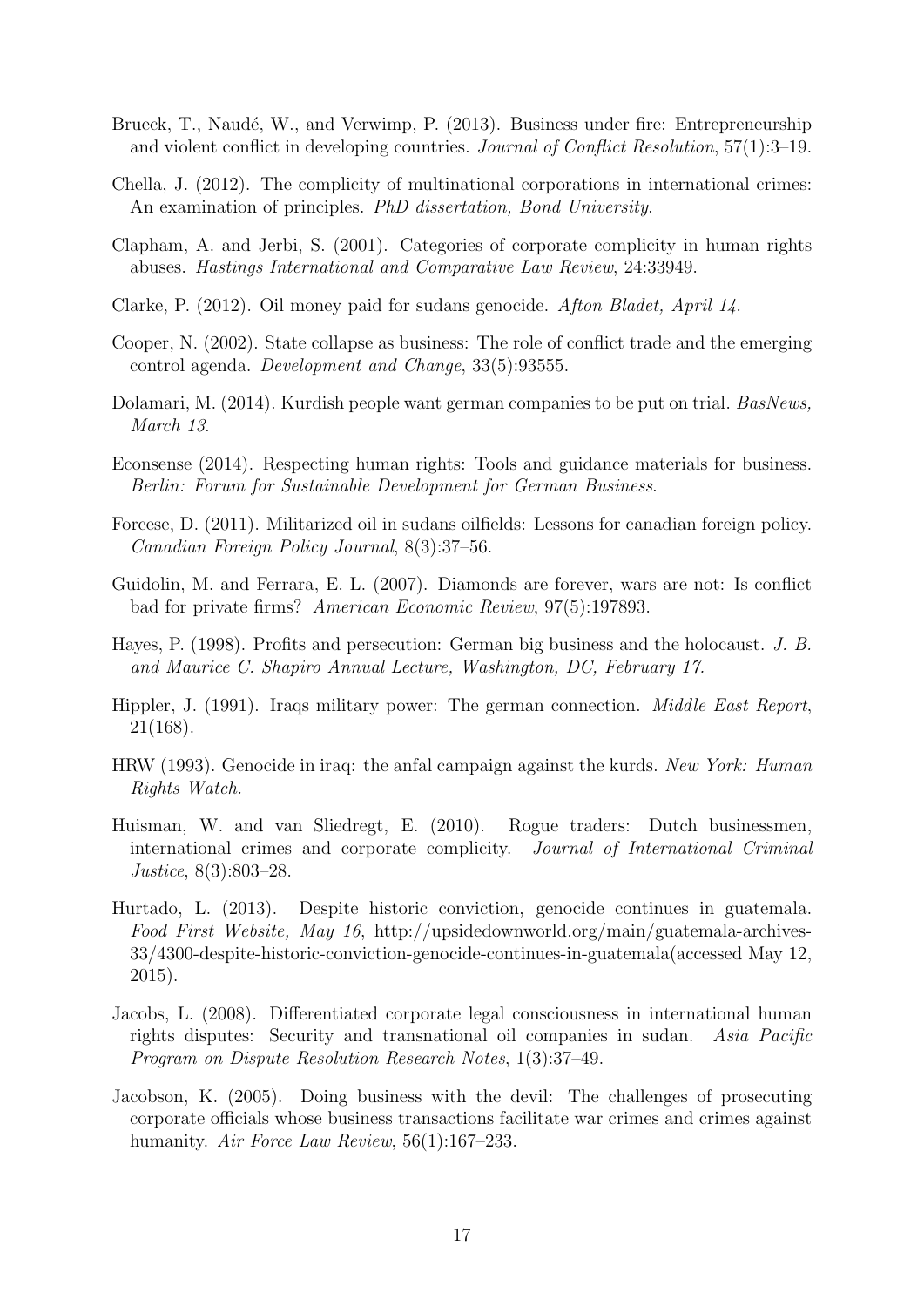- <span id="page-20-2"></span>Kaeb, C. (2008). Emerging issues of human rights responsibility in the extractive and manufacturing industries: Patterns and liability risks. Northwestern Journal of International Human Rights, 6(2):32753.
- <span id="page-20-1"></span>Kaleck, W. and Saage-Maass, M. (2010). Setting the framework: Corporate accountability for human rights violations amounting to international crimes: The status quo and its challenges. Journal of International Criminal Justice, 8(3):699724.
- <span id="page-20-11"></span>Kelly, M. (2011). Ending corporate impunity for genocide: The case against chinas state owned petroleum company in sudan. Oregon Law Review, 90(2):41348.
- <span id="page-20-0"></span>Kelly, M. (2012). Prosecuting corporations for genocide under international law. Harvard Law and Policy Review, 6:(2):33967.
- <span id="page-20-12"></span>Kelly, M. (2013). Never again? german chemical corporation complicity in the kurdish genocide. Berkeley Journal of International Law, 31(2):34891.
- <span id="page-20-10"></span>Khan, I. (2005). Understanding corporate complicity: Extending the notions beyond existing laws. Business Human Rights Seminar, London. December 8, https://www.amnesty.org/fr/documents/pol34/001/2006/en/.
- <span id="page-20-8"></span>Kyriakakis, J. (2012). Developments in international criminal law and the case of business involvement in international crimes. International Review of the Red Cross, 94(887):9811007.
- <span id="page-20-7"></span>Manby, B. (2000). Shell in nigeria: Corporate social responsibility and the ogoni crisis. New York: Carnegie Council on Ethics and International Affairs.
- <span id="page-20-9"></span>Martin-Ortega, O. (2008). Business and human rights in conflict. Ethics and International Affairs, 22(3):27383.
- <span id="page-20-13"></span>Milhollin, C. and Motz, K. (2003). The means to make the poisons came from the west. New York Times, April 13.
- <span id="page-20-5"></span>Moffatt, S. (2009). 'bilin and beyondprosecuting corporate complicity in war crimes under canadian law. M.A. thesis, University of Toronto.
- <span id="page-20-14"></span>Morse, D. (2005). How oil drives the genocide in sudan. Sudan Tribune, August 18, http://www.sudantribune.com/spip.php?article11203.
- <span id="page-20-3"></span>Naudé, W. (2009). Making Peace Work: The Challenges of Social and Economic Reconstruction, chapter Entrepreneurship, Post-Conflict, pages 251–263. Basingstoke: Palgrave Macmillan.
- <span id="page-20-4"></span>Nolin, C. and Stephens, J. (2010). We have to protect the investors: development and canadian mining companies in guatemala. Journal of Rural and Community Development, 5(3):3770.
- <span id="page-20-6"></span>Oetzel, J., Getz, K., and Ladek, S. (2007). The role of multinational enterprises in responding to violent conflict: A conceptual model and framework for research. American Business Law Journal, 44(2):33158.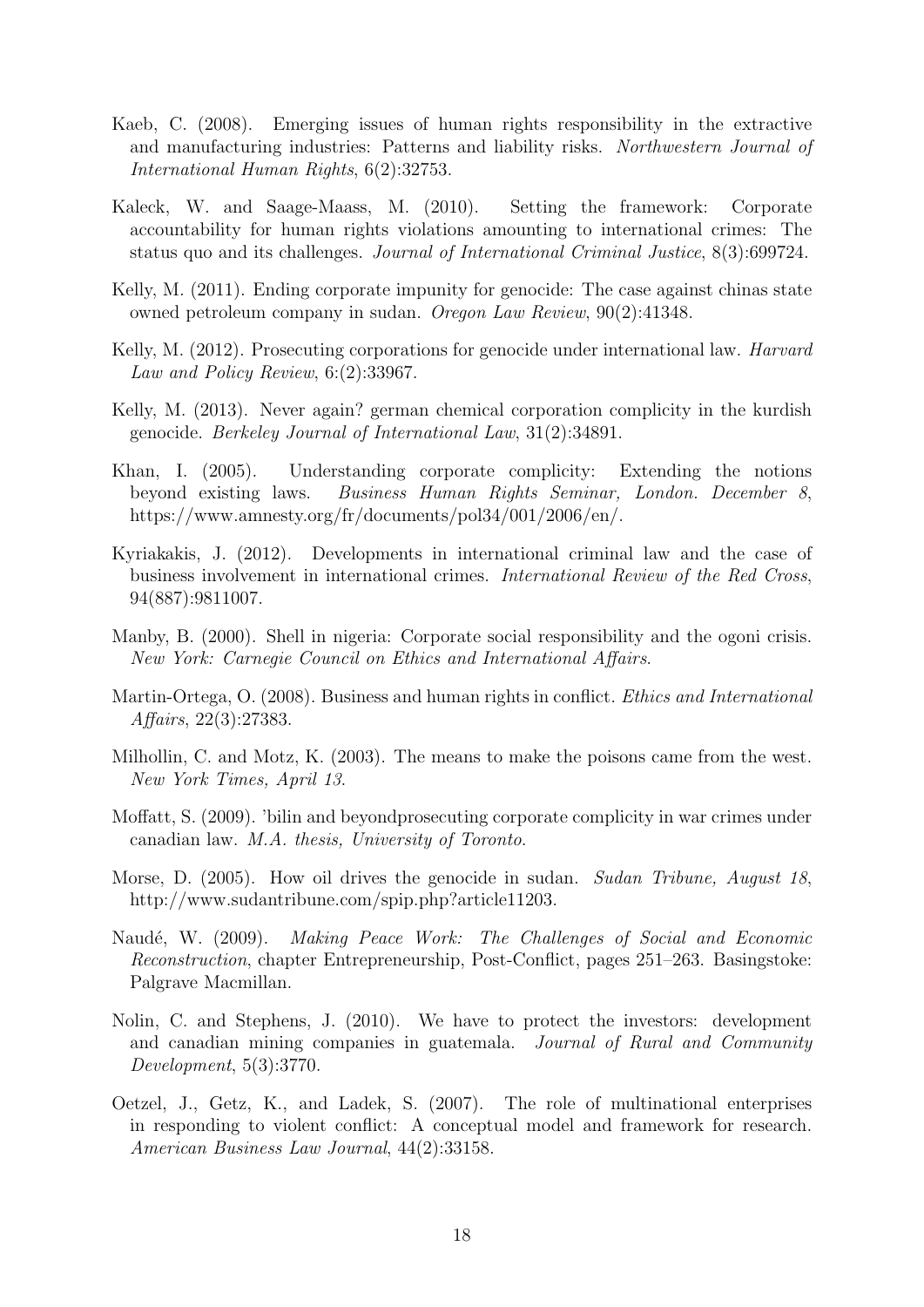- <span id="page-21-14"></span>Percy, S. (2012). Regulating the private security industry: A story of regulating the last war. International Review of the Red Cross, 94(887):94161.
- <span id="page-21-12"></span>Popper, R. (2007). Abb and sudan: The value of stakeholder engagement. *Embedding* Human Rights in Business Practice II. New York: United Nations Global Compact and Office of the U.N. Commissioner for Human Rights, pages 26–30.
- <span id="page-21-9"></span>Ramasastry, A. and Thompson, R. C. (2006). Commerce, crime and conflict : Legal remedies for private sector liability for grave breaches of international law. FAFO Report 365. Olso, Norway: FAFO.
- <span id="page-21-4"></span>Rieth, L. and Zimmer, M. (2004). Transnational corporations and conflict prevention: The impact of norms on private actors. Center for International Relations, Law and Conflict Studies. Tuebingen, Germany: University of Tuebingen.
- <span id="page-21-10"></span>Shenon, P. (2002). Declaration lists companies that sold chemicals to iraq. New York Times, December21, pages http://www.nytimes.com/2002/12/21/world/threats– responses–suppliers–declaration–lists–companies–that–sold–chemicals–iraq.html.
- <span id="page-21-6"></span>Sherman, J. (2001). Private sector actors in zones of conflict: Research challenges and policy responses. International Peace Academy Workshop Report. New York: International Peace Institute.
- <span id="page-21-7"></span>Skinner, G. (2008). Nurembergs legacy continues: The nuremberg trials influence on human rights litigation in u.s. courts under the alien tort statute. Albany Law Review, 71(1):32167.
- <span id="page-21-2"></span>Slim, H. (2012). Business actors in armed conflict: Towards a new humanitarian agenda. International Review of the Red Cross, 94(887):90319.
- <span id="page-21-13"></span>Stallbaumer, L. (1999). Big business and the persecution of the jews: The flick concern and the aryanization of jewish property before the war. Holocaust and Genocide Studies,  $13(1):1-27.$
- <span id="page-21-11"></span>Starcevic, N. (1990). Many german firms helped build iraqi arsenal. AP News, October 29.
- <span id="page-21-1"></span>Stephens, B. (2002). The amorality of profit: Transnational corporations and human rights. Berkeley Journal of International Law, 20(1):4590.
- <span id="page-21-0"></span>Stokes, P. and Gabriel, Y. (2010). Engaging with genocide: The challenge for organization and management studies. Organization, 17(4):46180.
- <span id="page-21-5"></span>Sweetman, P. (2009). Business, conflict resolution and peace-building: Contributions from the private sector to address violent conflict. Abingdon: Routledge.
- <span id="page-21-8"></span>Tripathi, S. (2010). Business in armed conflict zones: How to avoid complicity and comply with international standards. *Politorbis*, 50(3):13142.
- <span id="page-21-3"></span>Urwand, B. (2013). The collaboration: Hollywoods pact with hitler. Cambridge, MA: Belknap Press.